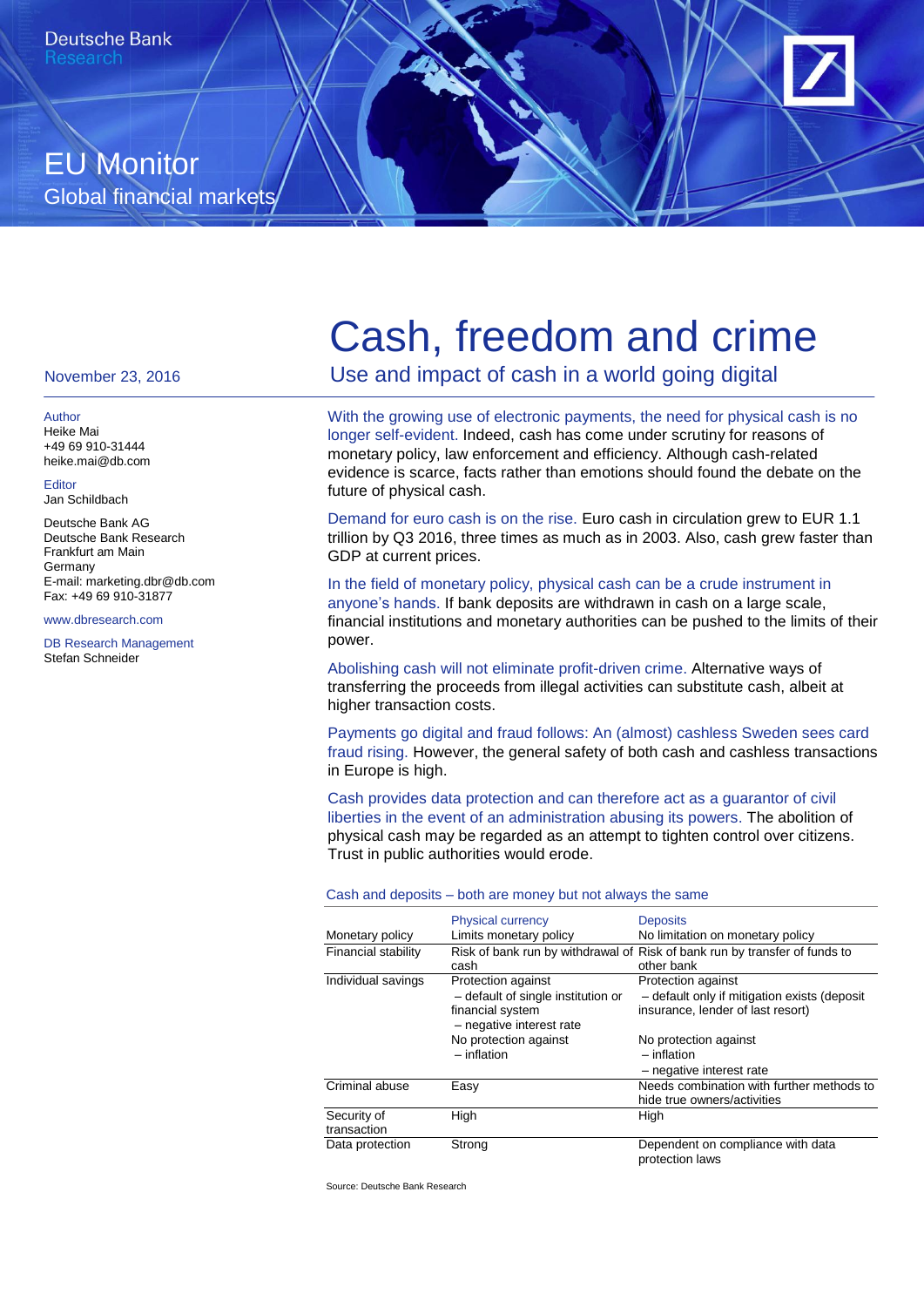

0% 2% 4% 6% 8% 10% 12%  $\Omega$ 2 4 6 8 10 12 02 04 06 08 10 12 14 Euro cash in circulation Euro area GDP at market prices Cash in relation to GDP Euro cash in circulation – more and more 1 and 1 GDP and cash in EUR trillion, left Cash as a ratio of GDP in %, right

Sources: ECB, Deutsche Bank Research



Sources: ECB, Deutsche Bank Research

0% 5% 10% 15% 20% 25% 30% 35% 40%  $ABO$ 03 05 07 09 11 13 15 EUR-5/-10/-20 notes EUR-50 notes EUR-100 notes EUR-200 notes EUR-500 notes Value of euro banknotes by denomination – EUR 50 note gaining popularity 3 Sources: ECB, Deutsche Bank Research Share in value of all euro notes in circulation

### Cash – euro basics

Euro currency in circulation – "cash" – consists of euro banknotes and coins issued by the European Central Bank (ECB). 1 To be exact, the ECB decides the volume of euro banknotes to be issued in the European Monetary Union (EMU), while national central banks physically issue the number of banknotes assigned to them. Euro coins are issued by national governments via the national mint and the national central bank, but volumes and values have to be approved by the ECB. $<sup>2</sup>$ </sup>

Cash is money as it is a medium of exchange, a store of value and a unit of account. This is not unique though, as sight deposits at banks also serve as money and both add up to the total narrow money supply (M1). In fact, euro banknotes and coins represent only one fifth of the narrow money supply in the EMU, while sight deposits account for 80%.<sup>3</sup>

However, cash has two distinctive features. Firstly, cash is physical. Neither intermediaries nor electronic devices are necessary to hold or transfer cash (for the latter: in face-to-face situations). In fact, there are no technical or contractual hurdles to cash ownership and transactions are settled immediately. Both cash ownership and transfers are difficult to track. Secondly, euro banknotes and coins are legal tender in the EMU. This means that the seller has to accept cash for payment, unless seller and buyer agree on a different means of payment.<sup>4</sup>

In practice, the meaning of "legal tender" in daily commercial life differs between European Union (EU) member states, inducing the European Commission in 2010 to issue recommendations on the use of cash as legal tender. $5$  For example, no surcharges should be imposed on cash payments, and cash should be regularly accepted as a means of payment by retailers. However, the notion of legal tender is losing importance as commercial practices are changing, e.g. card usage and online shopping are increasing, and ever more national laws restrict the size of cash payments in order to combat illegal transactions.<sup>6</sup>

### Cash – the numbers

By the end of Q3 2016, euro currency in circulation amounted to EUR 1.1 trillion, three times as much as in Q1 2003. As cash grew faster than GDP in most periods, the ratio of cash to GDP rose from 5% to 10%. Euro coins represent a value of EUR 26 bn, and banknotes EUR 1,087 bn. A closer look at the importance of banknotes by denominations is worthwhile in order to gain insights into the use of cash.<sup>1</sup>

Small-value notes (EUR 5, 10, 20 notes) are used to a great extent for day-today payments and amounted to EUR 101 bn in Q3 2016. EUR 50 notes account for the lion's share of all banknotes by value (EUR 444 bn) and are probably used for both payments and cash hoarding, as are EUR 100 notes, which totalled EUR 234 bn. Large-value notes, by contrast, serve mostly as a store of

-

While many of the principal features and concepts discussed in this paper apply to all currencies. this paper will focus primarily on the euro, Europe's single currency.

<sup>&</sup>lt;sup>2</sup> See European Commission, Euro banknotes and Euro coins.

<sup>&</sup>lt;sup>3</sup> ECB, Statistical Data Warehouse.

See article 128 (1) TFEU on legal tender status of euro banknotes, article 11 of regulation EC/974/98 on legal tender status of euro coins.

 $\frac{5}{6}$  See European Commission (2010)

See European Consumer Center France.

<sup>7</sup> For estimations on the use of coins, please see Deutsche Bundesbank (2015a).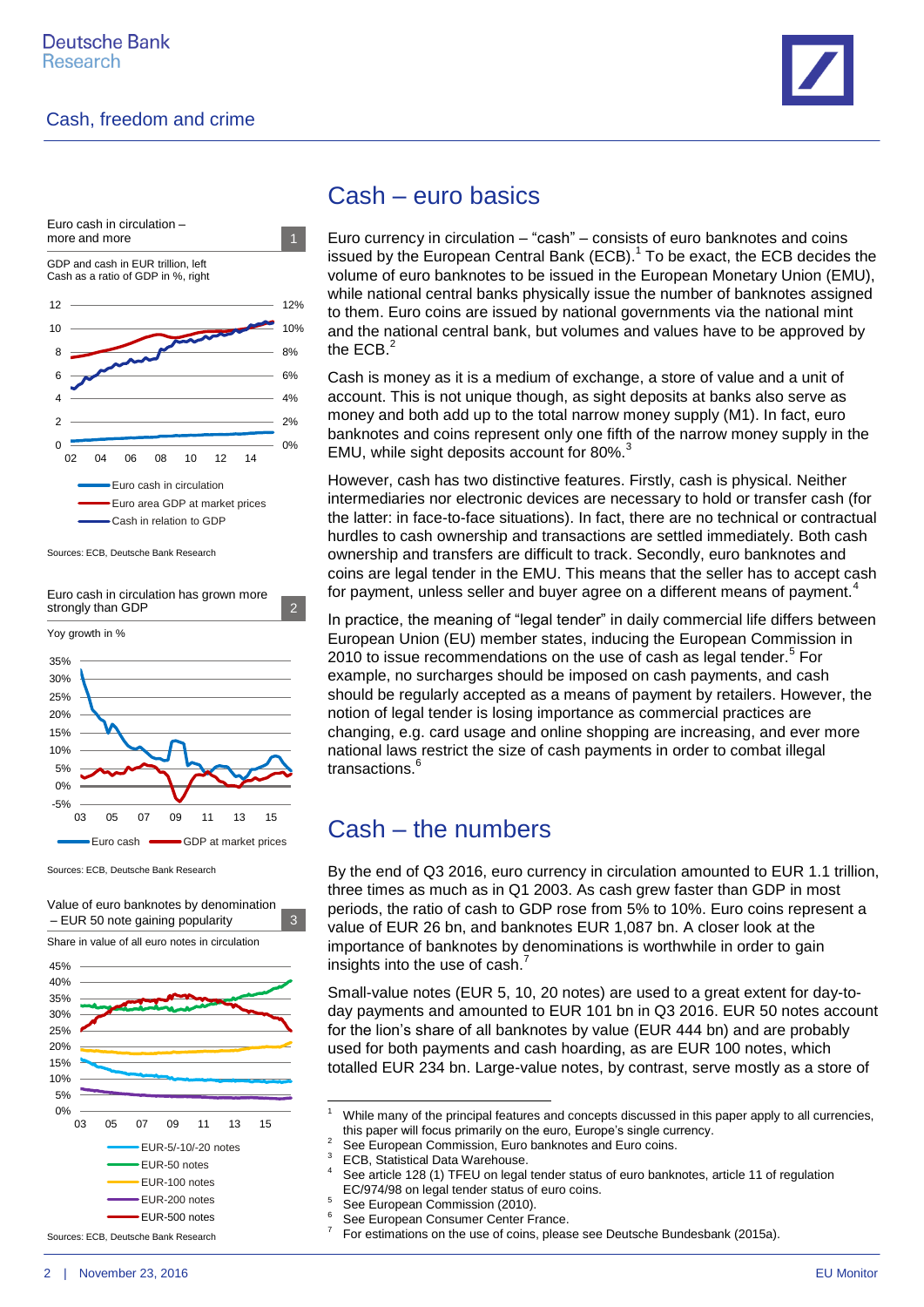

Reminder: There are EUR 19.5 bn of banknotes in circulation. Euro coins in circulation total 120 bn pieces (September 2016).

Sources: ECB, Deutsche Bank Research

-10% -5% 0% 5% 10% 15% 20% 06 08 10 12 14 16 EUR-5/-10/-20 notes EUR-50 notes EUR-100 notes EUR-200 notes EUR-500 notes Surge in high value banknotes – run on cash after Lehman collapse  $\overline{5}$ Yoy growth in the number of euro notes (%) Sources: ECB, Deutsche Bank Research



Sources: ECB, Deutsche Bank Research

value – be it as an alternative to bank deposits, or for illegal purposes. EUR 500 notes with a total value of EUR 273 bn are more popular than EUR 200 notes (total value of EUR 45 bn).

Although the number and value of all banknotes increased since the introduction of the euro, their relative importance in total value showed differing developments. Small-value notes lost importance over the years, maybe reflecting a growing use of card payments for retail purchases. EUR 50 notes gained significantly in popularity. This also holds true for EUR 100 notes, which became somewhat more important. Large-value notes – mostly EUR 500 notes – were used as a "safe harbour" during the Lehman crisis. Interestingly, this increase in euro cash was also driven by foreign demand. $8$  Nevertheless, the absolute increase in cash of EUR 44 bn from September to October 2008 was not dramatic, given the size of seasonal surges at year-ends in the range of EUR 20-30 bn. Later on, the growth rate of EUR 500 notes came down again.

In May 2016, the ECB announced the discontinuation of the production and issuance of the EUR 500 banknote by the end of 2018, "taking into account concerns that this banknote could facilitate illicit activities". However, the ECB assures that EUR 500 banknotes already in circulation will continue to be legal tender and as such will remain a means of payment and a store of value. Eurosystem central banks will always – without a final deadline – exchange them into other denominations.<sup>9</sup> Since May, the demand for EUR 500 notes has dropped, while the demand for EUR 200 notes has picked up.

#### Who uses cash and for what?

The ECB assumes that domestic transaction balances represent 25% - 35% of the euro currency in circulation.<sup>10</sup> The indirect estimation methods used by the ECB derive conclusions from available statistical data on economic activity and currency in circulation.<sup>11</sup> However, an estimation for Germany based on the results of a representative survey revealed a much lower share of domestic transaction balances (5% of banknotes issued by Deutsche Bundesbank).<sup>12</sup> To some extent, the difference could result from sample biases or untruthful responses on cash use and holdings. Also, the volume of euro notes issued in Germany but exported abroad is much larger than for other EMU countries,<sup>13</sup> thus reducing the transaction balance as a percentage of total cash issuance.

As another component, euro area banks store cash in order to meet clients' demand for it. This "bank vault cash" is sometimes regarded as part of the cash used for domestic transactions. Euro area banks have kept their vault cash rather stable at around EUR 50 bn since 2009, with peaks at year-ends.<sup>14</sup> However, its share in total currency fell somewhat to 5% (6% at year-ends) as total cash kept growing.

According to ECB estimates, a minimum of EUR 175 bn (18%) of euro cash was used outside the EMU at the end of 2014.<sup>15</sup> This lower bound is calculated by cumulating the net shipments of euro banknotes by euro area banks to recipients outside the EMU. However, banknotes are not only transferred via the bank channel. Tourism and workers' remittances, for example, may also add to a net outflow of euro banknotes, so the share of euro cash circulating outside

 $\overline{8}$  $\frac{8}{9}$  See European Central Bank (2011a).

 $^{9}$  See ECB (2016).

 $^{10}$  See ECB (2011a).

<sup>&</sup>lt;sup>11</sup> See Fischer, B., Köhler, P., Seitz, F. (2004).

<sup>&</sup>lt;sup>12</sup> See Deutsche Bundesbank (2010).

<sup>&</sup>lt;sup>13</sup> See Bartzsch, N., Rösl, G., Seitz, F. (2011).<br><sup>14</sup> Our selection besed as ECB Manatary.

Own calculation, based on ECB, Monetary Statistics and Statistics on banknotes and coins.

<sup>&</sup>lt;sup>15</sup> See ECB (2015).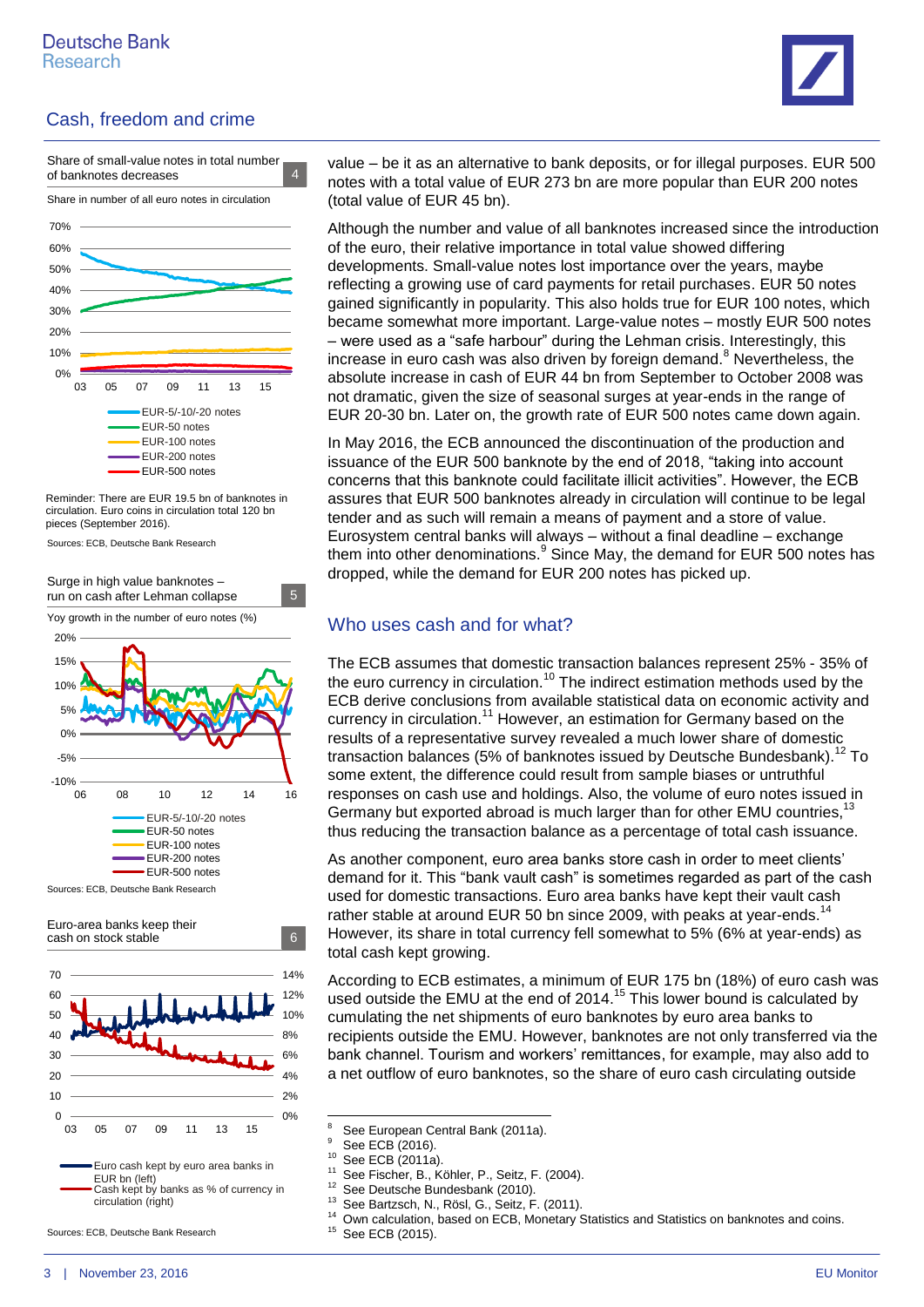

the EMU might rather be around 20%-25% of total euro currency.<sup>16</sup> This seems reasonable given that some legacy currencies, especially Deutsche Mark, were used as parallel currencies in other countries before the introduction of the euro. Approximately 30%-40% of Deutsche Mark banknotes and coins (by value) circulated outside Germany, mostly in Eastern Europe and Turkey.

The share of banknotes used for domestic cash hoarding is simply derived as the residual of the above. Due to the figures and methods used for estimating, euro currency abused for illicit purposes will be mostly included in domestic cash hoarding and euro holdings outside the EMU.

| Use of euro banknotes in circulation – estimates   |                                   |                   |        | $\overline{7}$    |        |
|----------------------------------------------------|-----------------------------------|-------------------|--------|-------------------|--------|
|                                                    |                                   |                   | 2008   |                   | 2014   |
| Purpose                                            | User                              | Share<br>of total | EUR bn | Share<br>of total | EUR bn |
| Domestic transaction<br>balance                    | Households.<br>non-bank companies | 33%               | 250    | 30%               | 305    |
| Banks' vault cash                                  | Euro area banks                   | 8%                | 60     | 6%                | 61     |
| Holdings outside the EMU                           | No sectoral<br>information        | 20%               | 150    | 23%               | 230    |
| Domestic cash hoarding                             | Households,<br>non-bank companies | 39%               | 300    | 41%               | 420    |
| Total value of euro<br>banknotes<br>in circulation |                                   |                   | 763    |                   | 1017   |

Sources: ECB statistics on banknotes, ECB monetary statistics, Fischer, B., Köhler, P., Seitz, F. (2004), ECB (2009), ECB (2010), ECB (2011a), ECB (2015), Deutsche Bank Research

# Cash in the monetary system of the EMU

In the course of daily business, a euro is a euro. However, when taking a closer look at the monetary system of the EMU, there are different "types" of euros as regards their legal and economic characteristics. This usually goes unnoticed, as all euro "monies" are exchangeable at par by law. Nevertheless, in defined situations, the special characteristics of cash can impact financial stability as well as monetary policy, because cash is non-interest bearing central bank money available to all.

#### The monetary system of the European Monetary Union (EMU) 8

The euro – as most currencies today – is fiat money. Banknotes represent a claim on the issuing central bank, but the holder of the note is only entitled to a rather theoretical repayment in new banknotes or in central bank account balances denominated in that currency. In a fiat currency regime, the monetary authority is in principle not subject to a limit on money creation, and thus cannot become illiquid. Today, central banks issue money – "central bank money" – in the form of cash and reserves, i.e. balances kept by commercial banks in accounts at the central bank. As (almost) only banks are allowed to maintain accounts at the central bank, cash is the only type of central bank money available to households and companies.

According to its mandate, the ECB's monetary policy primarily aims at price stability. Besides, the ECB is bound to support the general economic policy of the European Union.<sup>18</sup> The ECB aims to keep inflation below, but close to, 2% by using a variety of policy tools. The interest rate level is a crucial parameter to transmit monetary policy, so the central bank aims to set or influence the interest rates on loans and deposits in different financial markets throughout the economy.<sup>19</sup> Since cash might limit a central bank's ability to substantially lower interest rates below zero, some voices demand the abolition of cash (see Cash and monetary policy: The zero lower bound).

- $^{16}$  See ECB (2010).
- $17$  See Seitz, F. (1995).

<sup>19</sup> See ECB (2011b) for more details.

See Protocol on the statute of the European System of Central Banks and the European Central Bank, Official Journal of the European Union, 26 October 2012.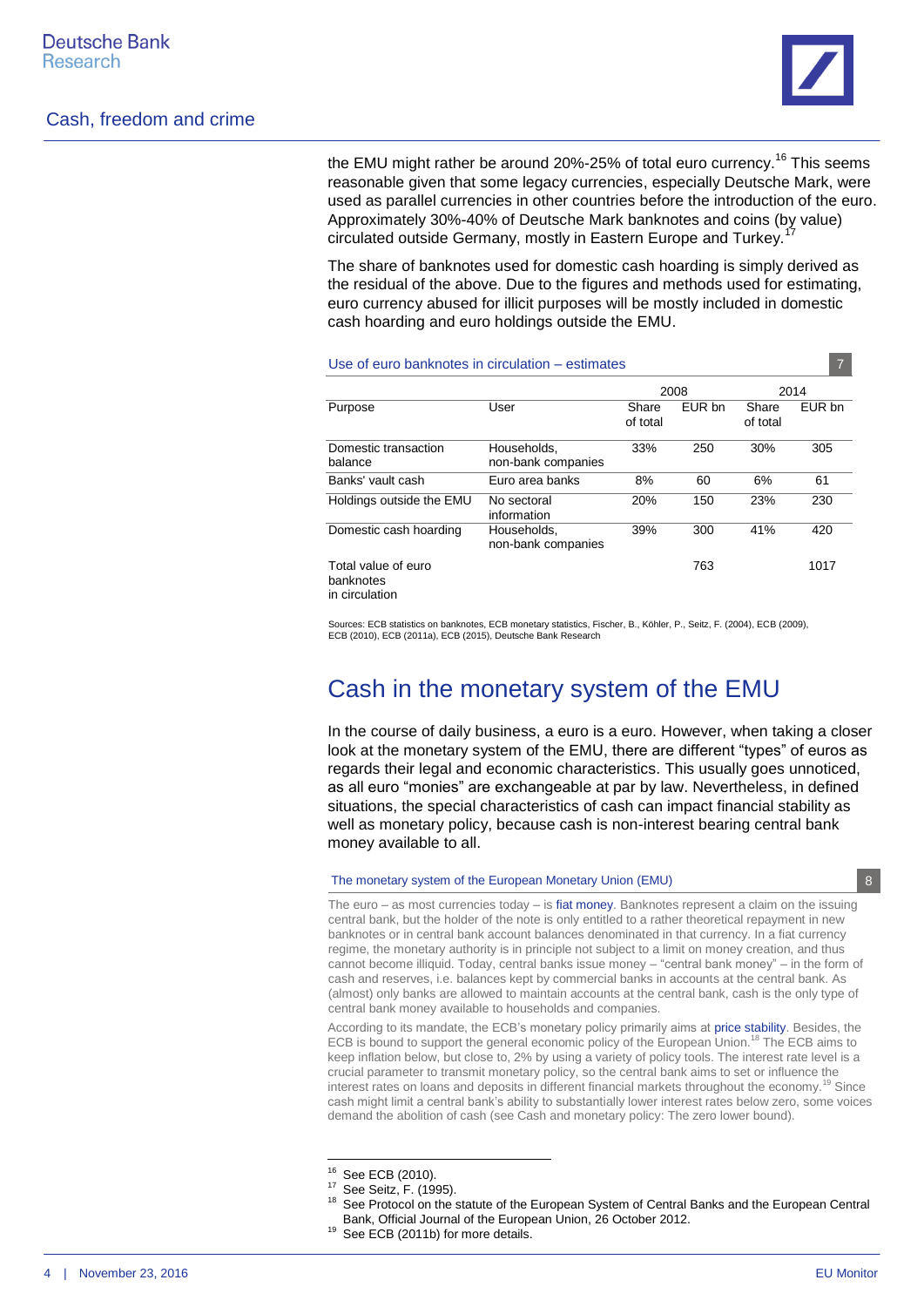

The EMU is based on fractional reserve banking. In this two-tiered system the central bank issues central bank money while commercial banks create bank deposits or so-called "commercial bank money". Banks do so by granting loans to customers on the one hand, and crediting (other) customers' deposit accounts on the other hand.<sup>20</sup> Banks record deposits as a liability on their balance sheets. Upon client request, they have to redeem deposits in central bank money, be it in cash or be it in reserves needed to transfer funds to an account at a different bank. Therefore, in order to be liquid, commercial banks hold central bank money on the asset side of their balance sheets. But since central bank money is less profitable than other investments, they only keep central bank money for that fraction of deposits which are habitually withdrawn or transferred in the course of business and the minimum reserve as required by the central bank. This means, though, that commercial banks can become illiquid (see Cash and financial stability: Run risk).

#### Cash and financial stability: Run risk

Bank deposits are a convenient way for holders to "hoard" and to transfer money. However, commercial banks can become illiquid and default on their obligation to repay the depositor: in this case, depositors lose their funds. Cash, by contrast, is central bank money and does not carry default risk in a fiat currency system. It offers default protection to the individual money holder, albeit at the cost of forgone interest and at the risk of physical theft or loss. But at the same time, it is exactly the default protection and the right to exchange deposits for cash that can accelerate the failing of a bank: depositors might run to withdraw their money in cash from a bank believed to be in trouble, leaving the bank illiquid. In the worst case, the loss of trust can spread and destabilize the entire financial system. In order to mitigate this risk, deposit insurance schemes and the central bank's (implicit) function as lender of last resort were introduced.

Nevertheless, depositors' trust can still deteriorate, as evidenced by the crisis of Northern Rock in 2007.<sup>21</sup> This incident also showed that abolishing cash will not eliminate the run risk in fractional reserve banking because concerned depositors can, and did, also withdraw their money by credit transfers to other banks, aggravating the situation of the ailing institution.<sup>22</sup> Of course, if depositors lose trust in more than one credit institution or in the payment system, cash withdrawals will be the rescue of choice.

Eliminating run risk would require replacing fractional reserve banking with fullreserve banking: only the central bank would create money, i.e. only one "type of money" would be issued. However, this would lead to a fundamental transformation of the financial system.<sup>23</sup>



### Cash and monetary policy: The zero lower bound

The variation of the interest rate level in the economy is a crucial instrument for the central bank to influence price stability and economic activity. Since the onset of the financial crisis with prolonged weak GDP growth, central banks have taken a strongly expansionary stance on monetary policy. But once interest rates were very low there was not much leeway to cut policy rates further, and the usual set of policy tools was deemed to be insufficient. Therefore, central banks have taken to "unorthodox" measures: they have started and enhanced their asset purchases – by volume and type of security – to influence money supply and to lower interest rates ("quantitative easing").

 $20$  See McLeay, M., Radia, A., Thomas, R. (2014).

 $21$  See Bruni, F., Llevellyn, D. (2009).

In fact, the 2008 peak of the financial crisis was essentially an institutional bank run that simultaneously hit many institutions which were perceived as being susceptible to failure. Institutional investors transferred funds from those to other banks that were regarded as safe havens, without any involvement of cash, but nonetheless resulted in dramatic consequences for the affected institutions and the stability of the financial system as a whole.

<sup>&</sup>lt;sup>23</sup> For a discussion of full-reserve banking, see e.g. Benes, J., Kumhof, M. (2012); Niepelt, D. (2014).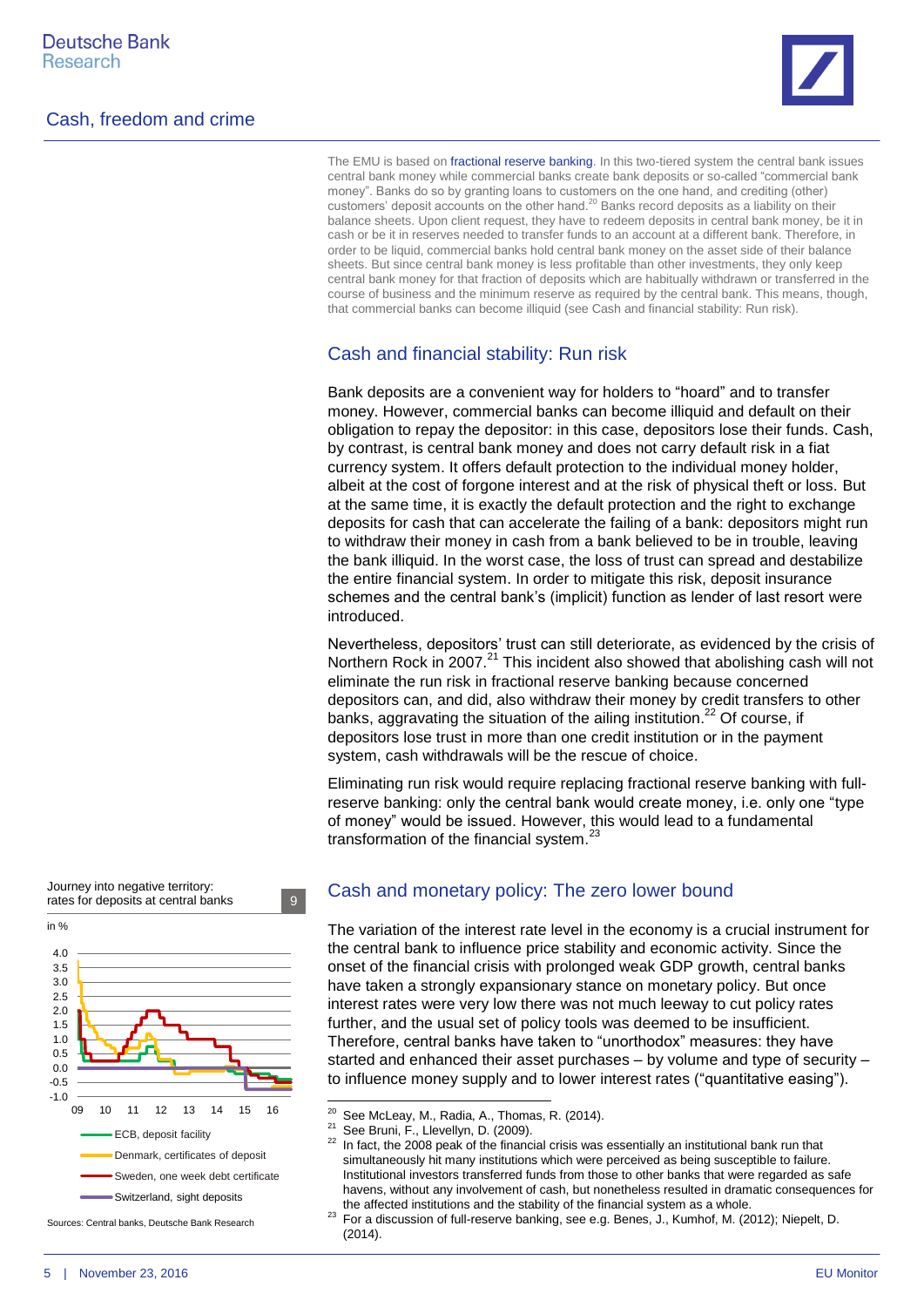

Also, some central banks introduced negative deposit rates on commercial banks' reserves.

However, central banks will probably not be able to push their policy rates significantly below zero since paper currency is expected to function as a Zero Lower Bound (ZLB): In order to avoid having to pay interest on bank deposits, the depositors could easily withdraw their funds in the form of physical cash, which is effectively a zero coupon bearer bond<sup>24</sup> issued by the central bank. In fact, the tipping point will be somewhere below zero because there are costs for storage, transportation and insurance associated with cash holdings. Against this background, physical cash has come to play a pivotal role in the debate on the power and the limits of monetary policy.

If further expansionary monetary measures failed to lift growth and inflation rates, cash would indeed be an obstacle, which makes it impossible for a central bank to cut interest rates as much as deemed necessary, especially if global interest levels are low. Consequently, some economists supporting stronger monetary expansion are calling for the abolition of physical currency<sup>25</sup>, or for its substitution by an electronic blockchain-based "cash" which would allow for the application of negative interest.<sup>26</sup> Alternatively, methods to "depreciate" cash visà-vis bank deposits are considered, e.g. by levying taxes on cash holdings or by introducing an exchange rate below par. The latter would signify that only deposits ("electronic money") would be the unit of account.<sup>27</sup> All proposals aim to eliminate the possibility of avoiding negative interest rates on money holdings. The ultimate intention is to make households and companies spend instead of saving money, thus spurring economic growth and defeating deflation.

The reaction to an extreme measure such as the abolition of cash is unclear. It could lead to a decline of public trust in the euro and the EMU's financial system, especially if done to impose negative rates on deposits. Also, people might still want to save, and thus start to shun the official currency by shifting parts of their funds into privately issued "currencies" not subject to negative interest, even if these are less convenient than bank deposits. Such substitutes could be as simple as gift and bonus cards or as sophisticated as virtual currencies.<sup>28</sup> Foreign official currencies in the form of physical cash or account balances would be readily available alternatives. Also, funds could be shifted into less liquid investments like property and inflate asset prices. The bigger the shift away from the official currency – euro in the EMU –, the more significant the loss of monetary power for the central bank would be.

Evidence of cash indeed acting as a zero lower bound is scarce, despite the intense debate. In Europe, the ECB and the central banks of Denmark, Switzerland and Sweden have cut their deposit rates moderately below zero between mid-2014 and early 2015. However, no substantial withdrawal of client deposits from banks has been observed so far. This might also be owed to the fact that negative policy rates have been transmitted to money and bond markets but less so to bank deposits. Commercial banks have avoided charging negative interest on retail deposits so as not to trigger large deposit outflows. Instead, they seem to consider price rises for other retail bank services like debit rates or account fees, as suggested by anecdotal evidence.<sup>29</sup> In the EMU, overnight bank deposit rates are, on average, still positive for both retail and business clients, albeit only by a few basis points. Very large corporate

Euro area: rates fall but deposits grow 10

EUR-denominated overnight bank deposits; volumes in EUR billion (left), rates in % (right)



 $24$  Zero coupon bearer bond: debt security which does not pay interest, and which is owned by whoever holds it physically (no records are kept on ownership or transactions).

 $^{25}$  See Rogoff, K. (2014).

<sup>&</sup>lt;sup>26</sup> See Haldane, A. (2015). <sup>27</sup> See Buiter, W. (2009); Agarwal, R., Kimball, M. (2015).

See Cochrane, J. H. (2016).

<sup>&</sup>lt;sup>29</sup> See Bech, M., Malkhozov, A. (2016).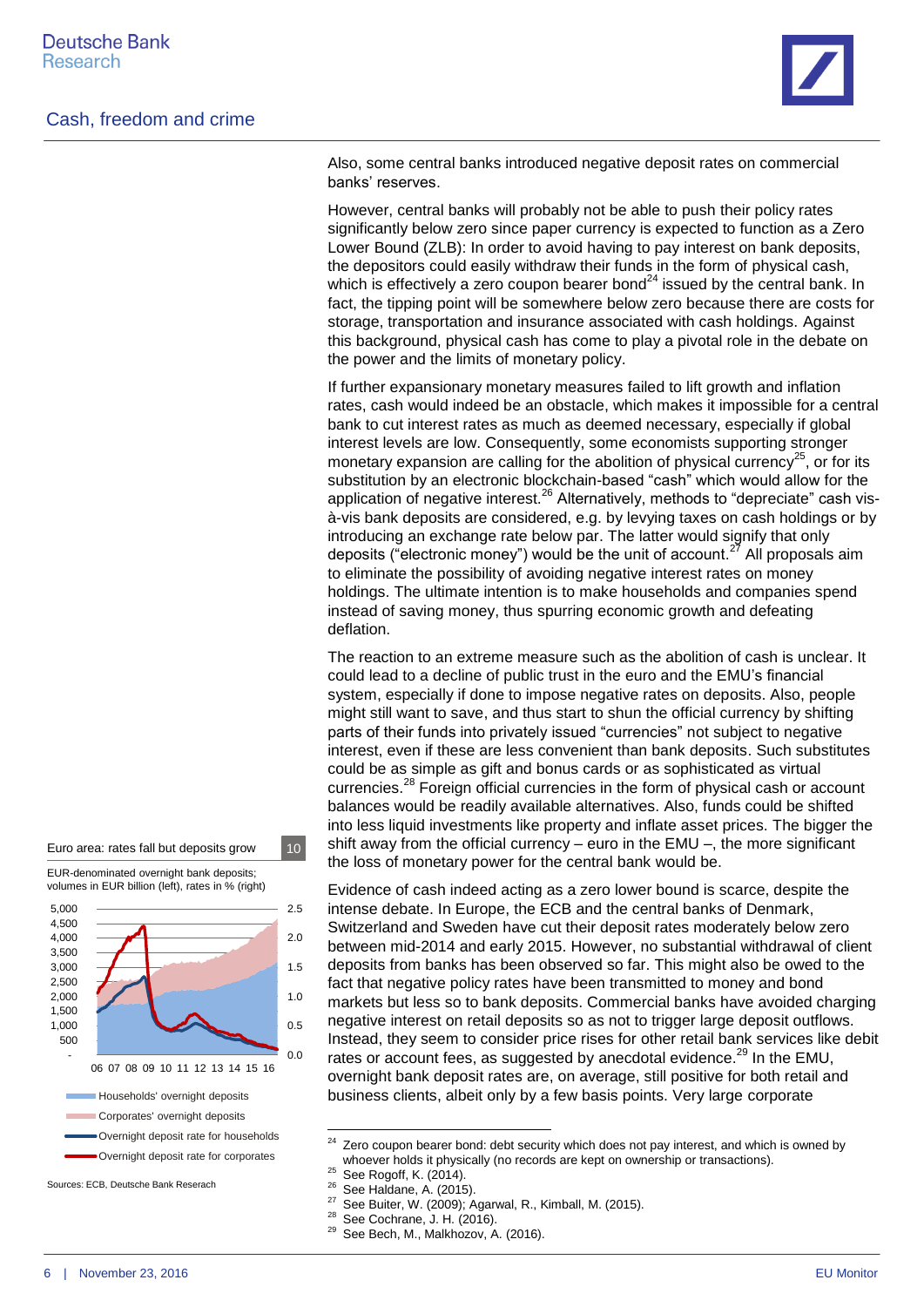

depositors are already facing negative bank rates, and this is to some extent also reinforced by regulatory restrictions on such deposits like Basel III liquidity requirements.

Still, wholesale depositors in Europe have not withdrawn significant cash from their bank accounts, despite some rather symbolic public moves like MunichRe depositing gold and a double-digit million sum of cash in its vault for test purposes.<sup>30</sup> Nevertheless, professional market participants are gauging the costs of cash holdings as compared to the cost of (central) bank deposits.<sup>31</sup> Economists are also trying to estimate the zero lower bound, taking into account various factors like the highest bank note denomination or insurance fees. But even if policy and market rates would undercut the ZLB eventually, it is not clear how depositors will react: if they will withdraw bank deposits at all, to which extent and how fast. It is also uncertain if they would reallocate their funds to cash, other assets or consumption.

#### How much does a million euro weigh? 11 and 12 and 12 and 12 and 12 and 12 and 12 and 12 and 12 and 12 and 12 and 12 and 12 and 12 and 12 and 12 and 12 and 12 and 12 and 12 and 12 and 12 and 12 and 12 and 12 and 12 and 12 a

| Selection of international high value banknotes in circulation |  |
|----------------------------------------------------------------|--|
|----------------------------------------------------------------|--|

|                      | <b>Banknote</b> | Currency   | Value in<br><b>EUR</b> | Approx.<br>weight (g) | Weight (kg)<br>of EUR 1<br>million | Issuance<br>(to be)<br>ceased* |
|----------------------|-----------------|------------|------------------------|-----------------------|------------------------------------|--------------------------------|
| Singapore            | 10,000          | SGD        | 6,564                  | 1.6                   | 0.2                                | 2014                           |
| Switzerland          | 1,000           | <b>CHF</b> | 919                    | 1.3                   | 1.4                                |                                |
| Canada               | 1,000           | CAD        | 681                    | 1.1                   | 1.5                                | 2000                           |
| Singapore            | 1,000           | SGD        | 656                    | 1.4                   | 1.8                                |                                |
| Euro Area            | 500             | <b>EUR</b> | 500                    | 1.1                   | 2.2                                | 2018                           |
| Euro Area            | 200             | <b>EUR</b> | 200                    | 1.1                   | 5.4                                |                                |
| <b>United States</b> | 100             | <b>USD</b> | 90                     | 1.0                   | 11.0                               |                                |

\*Notes in circulation remain legal tender.

Exchange rates as of 30 September 2016.

Sources: ECB, national central banks, Deutsche Bank Research

# Cash and crime

Cash cannot be tracked – which makes cash attractive for transactions related to the shadow economy, bribery, finance of terrorism or the breach of sanctions. "Shadow economy" refers to legal activities conducted off the books as well as to illegal activities. Business dealings and jobs which are legally allowed but not recorded in order to avoid tax and social security payments are part of the shadow economy as are illegal employment and criminal for-profit activities like drug dealing, trafficking, fraud, counterfeiting of merchandise, etc.

#### Cash not a reliable indicator of size of shadow economy

Surprisingly, surveys and estimations for different countries show that a high share of cash in total payments does not always indicate a large shadow sector: Germany and Austria are cash-intensive countries with relatively small shadow economies. In Sweden, cash payments have become rare but the country still has a midsized shadow economy. However, in many cases the degree of cash usage and the size of the shadow economy do seem to be related: Spain, Italy and Greece are characterized by intense cash usage and large shadow

<sup>&</sup>lt;sup>30</sup> See Spiegel Online (2016).

<sup>&</sup>lt;sup>31</sup> See Frankfurter Allgemeine Zeitung (2016).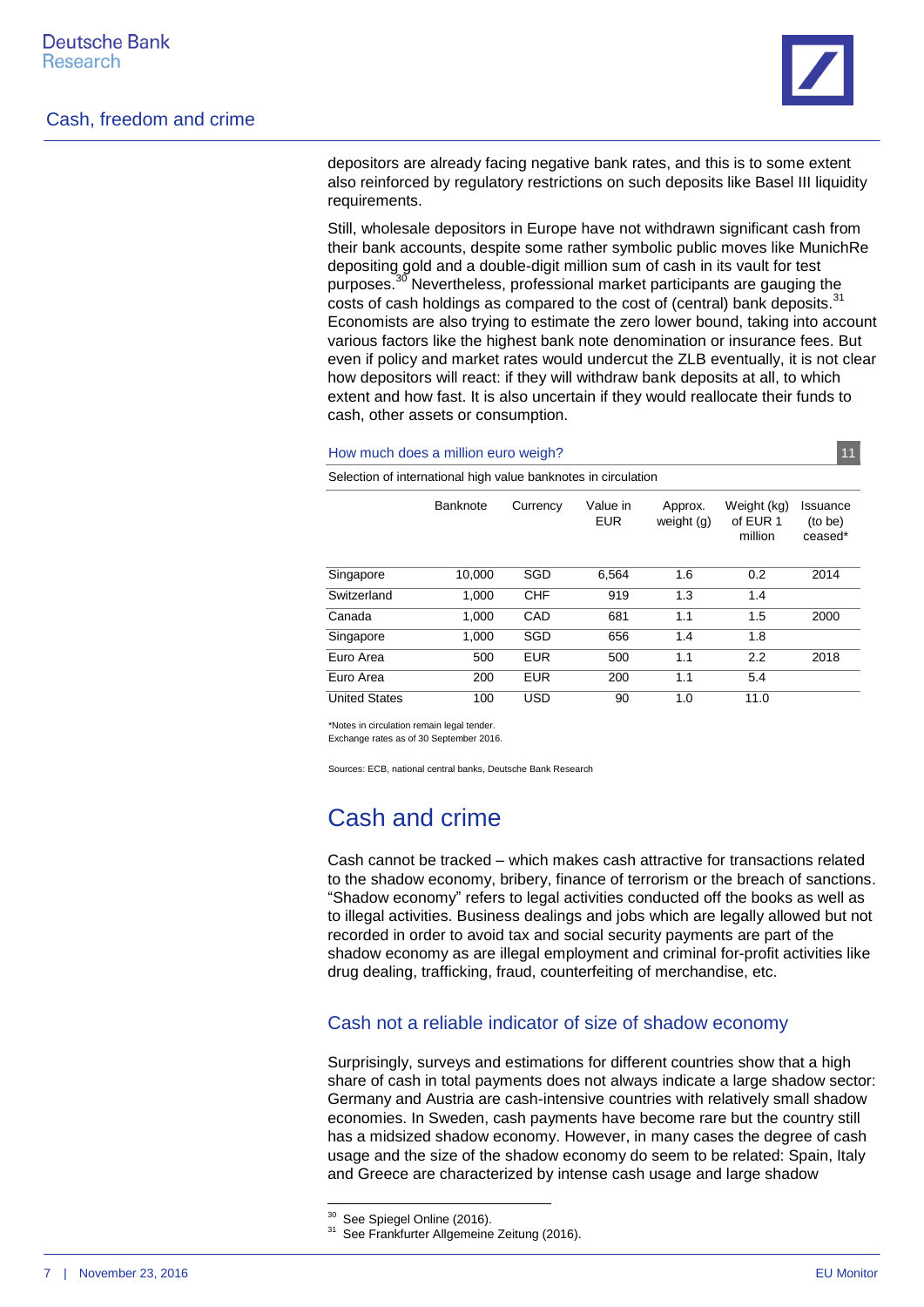

economies while countries with relatively low cash usage tend to show low levels of shadow activity (Anglo-Saxon countries as well as Switzerland, the Netherlands or France). Given these diverse findings, it becomes clear that cash is scarcely the reason for conducting shadow activities. Rather, other parameters like the tax level and the quality of public institutions, the tax morale and the level of per capita income drive the size of the shadow economy.<sup>32</sup> The abolition of cash would not eliminate the shadow economy, but it would raise the cost of illegal payments and thus, might reduce the size of the shadow economy by an estimated 2-3%.<sup>33</sup>



payments at POS, but surveys may or may not include P2P or online payments or only refer to payments below a certain value.

Sources: Schneider, F. and Boockmann, B. (2016); Bagnall, J. et al (2014), Deutsche Bundesbank, Payments Council, Banca<br>d'Italia, Banco de Espana, De Nederlandsche Bank, Sveriges Riksbank, Verband Elektronischer Zahlungsve Reserve Banks of Boston, Richmond and San Fransisco, Reserve Bank of Australia, Deutsche Bank Research.

Similarly, cash cannot be blamed for bribery. In many countries, the simple equation of "much cash, much bribery" seems to hold true. However, in countries such as Switzerland, Germany and Austria, low levels of perceived public sector corruption coincide with a high share of cash in total payments and/or a low number of cashless payments per person.

By contrast, and less surprisingly, there is evidence of a causal relation between cash and crimes committed to capture cash. A recent US study found that a reduction in cash circulation reduced the overall crime rate, as well as the rates for larceny, burglary and assault. The local crime rates in poor neighbourhoods had improved after the introduction of card-based social security benefits which was assumed to have reduced the amount of cash "on the street".<sup>34</sup> In Sweden, the shift from cash to electronic payments, with many bank branches having reduced or abolished cash services, led to a pronounced decline in the number of bank robberies and security van robberies over the past years.<sup>35</sup> Less cash seems to mean fewer crimes committed to steal cash. However, electronic payment fraud increased in Sweden (see below, "Cashless" Sweden).

See Brå (Swedish National Council for Crime Prevention).

Strong cash usage does not equal "high" public sector corruption 13



Cash payments as % of all transactions (number)

\*The Corruption Perceptions Index measures the perceived levels of public sector corruption worldwide on a scale of 0 (highly corrupt) to 100 (very clean).

Sources: Transparency International, Bagnall, J. et al (2016), Payments Council, Verband Elektronischer Zahlungsverkehr, G4S, national central banks, Deutsche Bank Research

 $32$  See Schneider, F., Boockmann, B. (2016).

 $33$  See Schneider, F. (2016).

 $34$  See Wright, R. et al. (2014).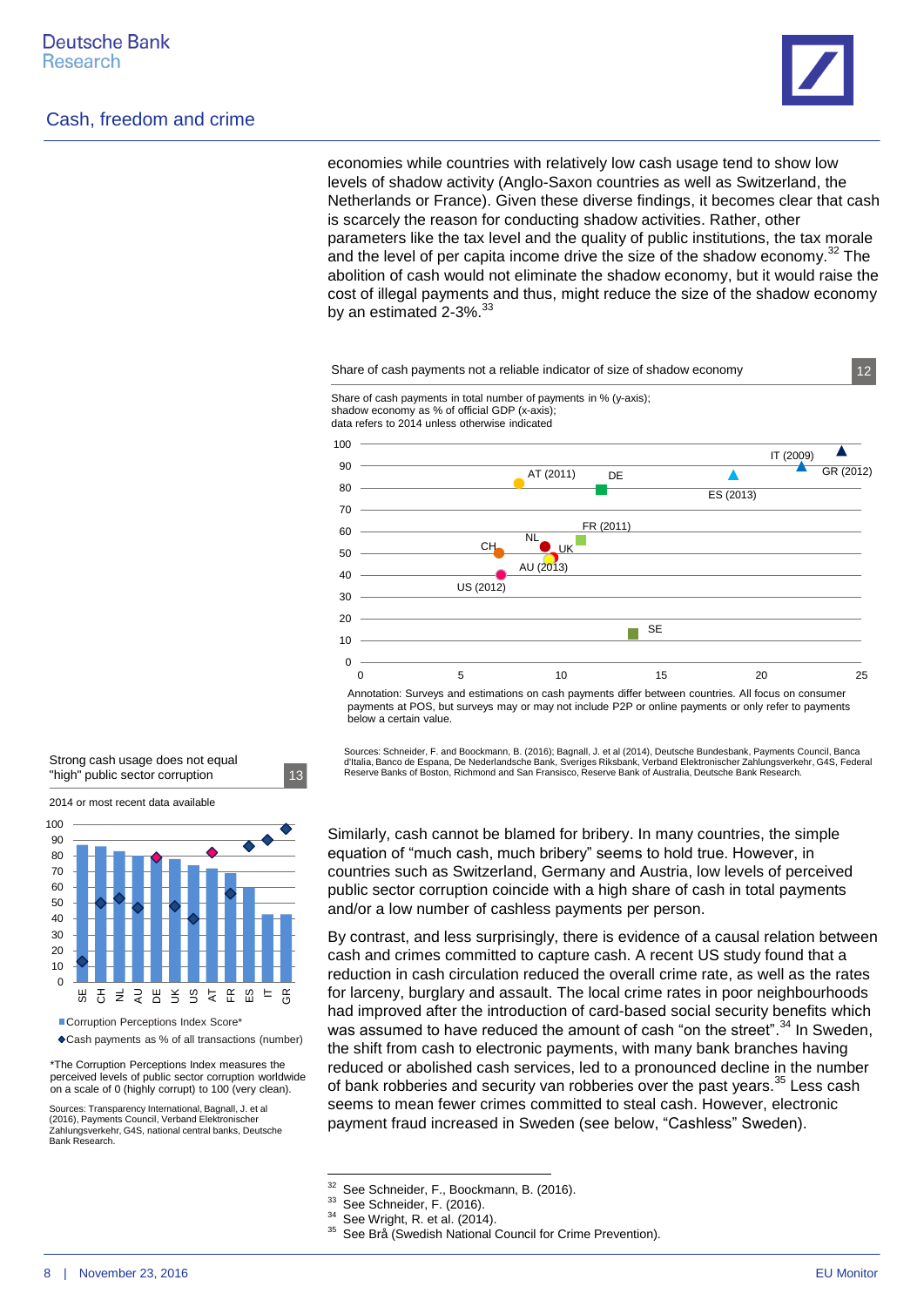

Use of cashless payments and public sector corruption in 2014 14







Corruption Perceptions Index Score

Cashless payments per inhabitant per year

\* The Corruption Perceptions Index measures the perceived levels of public sector corruption worldwide on a scale of 0 (highly corrupt) to 100 (very clean).

Sources: Transparency International, ECB, BIS, Deutsche Bank Research

Most terrorist attacks in Europe in past 20 years cost less than USD 10,000  $\sqrt{15}$ 

Number of attacks by estimated cost



- **Disrupted before any costs incurred**
- $\blacktriangleright$  < 100 USD
- **100-1,000 USD**
- **1,000-10,000 USD**
- **10,000-20,000 USD**
- $\approx 20,000$  USD
- Not possible to estimate

Sources: FFI (Norwegian Defence Research Establishment), Deutsche Bank Research

#### Cash and international organised crime

There are only very few and vague estimations on the size of proceeds from international crime. The United Nations Office on Drugs and Crime (UNODC) valued the illicit global drug market in 2003 at an estimated USD 322 bn<sup>36</sup>, and the OECD assumes that counterfeiting of tangible products generated USD 250 bn in 2007.<sup>37</sup> Based on these studies and estimates on other illegal proceeds (human trafficking, etc.) the illicit drug business accounts for an estimated 50% and counterfeiting for 39% of total proceeds from international crime.<sup>38</sup> Drug business is said to rely more heavily on cash transactions (80%) than counterfeiting business (30%). Political measures limiting the use and circulation of cash would certainly raise the transaction costs for international crime, but as margins seem to be high this would probably only lead to a moderate decline (10-20%) in international criminal activity. Moreover, the size of financial and tax fraud is roughly estimated to be about twice as large as the proceeds from international crime<sup>39</sup>, and related flows may not rely as heavily on cash transactions as suggested by scandals like the Panama Papers.<sup>40</sup>

In order to invest or spend the funds obtained from criminal activity or tax fraud, criminals will launder "dirty" money, i.e. introduce it into the official economy. Authorities have taken measures to fight money laundering. The detection of money laundering also helps to convict the perpetrators of the underlying crimes. Besides, the more difficult it becomes to use funds with illegal origins in the legitimate economy, the lower the profit margin will be for criminal activities. According to a recent Europol report, money laundering continues to rely strongly on traditional methods and mostly involves cash at some point in the process, despite the rise of new technologies. The Europol study is based on an analysis of detected money laundering schemes. It finds that the initial step of money laundering is often to get rid of cash by placing cash receipts e.g. from retail drug selling in bank accounts or small businesses without arising suspicion. Also, cash is found to be used as a means to interrupt the audit trail, e.g. when the proceeds from online fraud are withdrawn in cash from a mule's bank account.<sup>41</sup> A recent Financial Action Task Force (FATF) study concludes that money laundering usually encompasses cross-border transfers of funds and that the physical transport of cash plays an increasingly important role due to AML-measures in the financial system.<sup>42</sup> Both FATF and Europol studies demonstrate the importance of cash for money laundering schemes based on reports by authorities from many jurisdictions. However, it cannot be ruled out that law enforcement agencies are simply more prepared and successful in detecting illegal cash movements than illegal (cashless) financial flows.

#### Most terrorist attacks are cheap to perpetrate

Similar to money laundering, the raising and transferring of funds for terrorist purposes relies on techniques to disguise these financial flows, including cash transactions. Detecting the money trail helps investigators to identify terrorists and to prevent terrorist attacks, according to FATF.<sup>43</sup> But terrorism has been on the rise despite counter terrorist finance measures since 2001, raising the question of whether FATF measures have been insufficient and poorly implemented or if terrorism is generally hard to combat by using financial

<sup>38</sup> See United Nations Office on Drugs and Crime (2011).

- <sup>40</sup> See The International Consortium of Investigative Journalists (2016).
- <sup>41</sup> See Europol Financial Intelligence Group (2015).
- See Financial Action Task Force (FATF) (2015).

<sup>&</sup>lt;sup>36</sup> See United Nations Office on Drugs and Crime (2005).

 $37$  See OECD (2009).

 $39$  See Schneider, F. (2015).

<sup>43</sup> See FATF (2016).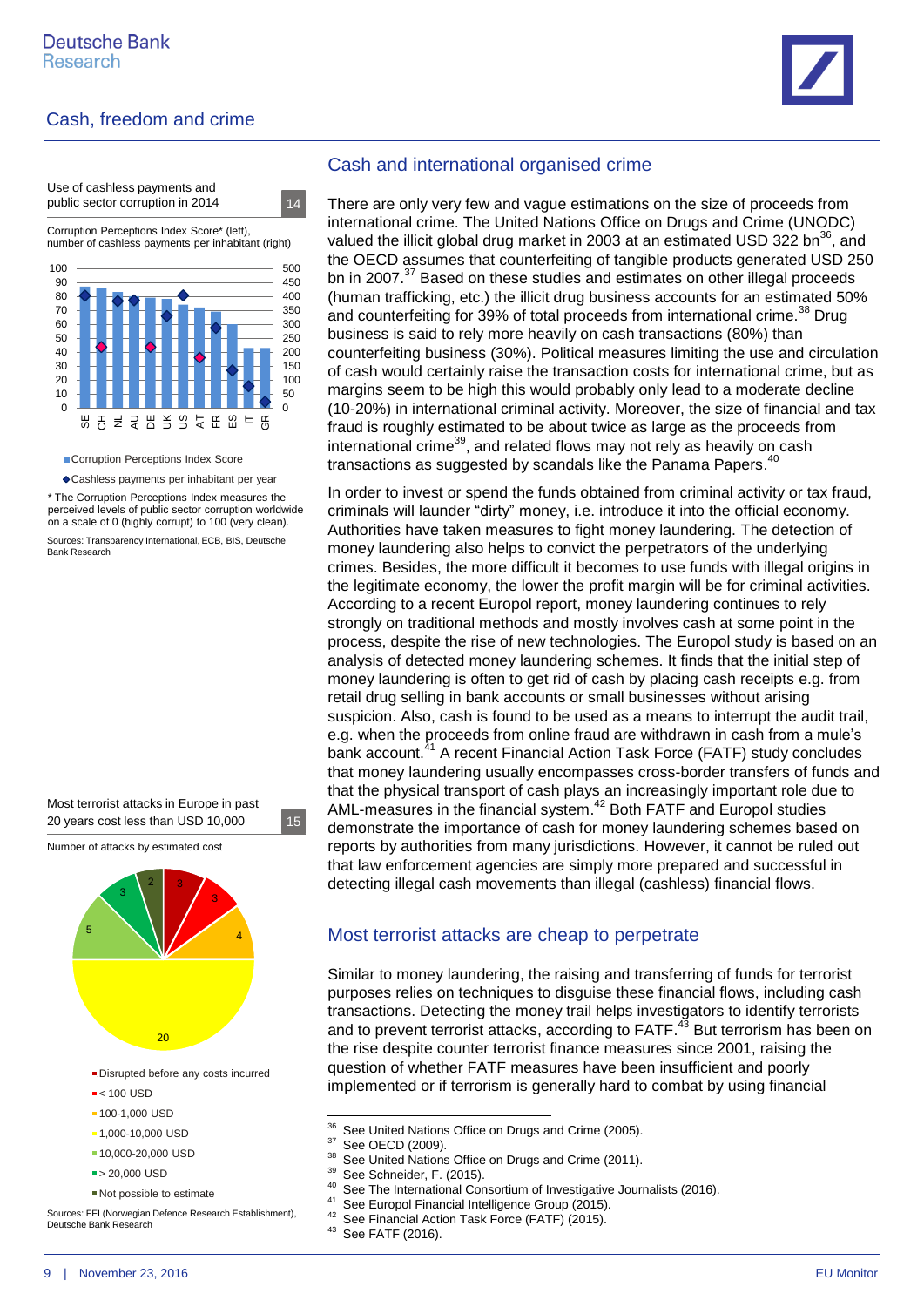

controls, which are primarily driven by Western governments. Terrorist organisations controlling territories can raise funding in the occupied territory.<sup>44</sup> As regards terrorism in Europe, an analysis of 40 jihadist attacks in the past 20 years shows that most funding came from delinquents' own funds and 75% of the attacks cost in total less than USD  $10,000^{45}$  to carry out – sums that will hardly raise suspicions even if paid by card.

#### Abolishing cash will not eliminate crime

Figures on crime and criminal cash usage are scarce and often imply the use of estimates. Nevertheless, the available evidence suggests that restrictions on cash use will probably reduce for-profit crime but will certainly not eliminate it. Other means of storing and transferring illegally obtained assets without leaving many traces are already in use. They include the transport of other physical valuables (e.g. prepaid instruments, precious metals) as well as using false identities, criminal middlemen and shell companies to facilitate cashless transfers via regulated entities like the banking system, money transmitters or online payment service providers. Also, funds can be moved through traditional or new, alternative transfer systems like hawala or private virtual currency schemes.<sup>46</sup> As of now, though, cash does make criminals' lives easier, especially when transacting with "retail customers", and it might take some time until an alternative means of payment with equal reach and anonymity as physical official currency emerges. Besides, handling cash does not require special knowledge of technology, accounting or legal constructions. The alternative techniques may only be feasible for "white collar" criminals.

Against this backdrop, cash payment thresholds and the abolition of high denomination banknotes are suggested. More radical voices are calling for the abolition of physical currency altogether. However, the shift to transparent and traceable electronic funds would also deprive citizens of an easy way to protect personal data. This could open the door to data abuse and infringement of civil rights by authorities, companies and criminals. Any decision to limit the use of cash would have to be justified by the reduction in crime that could reasonably be expected. As crime reduction looks likely but limited in scale, less controversial and radical law enforcement measures should be considered first. And conventional law enforcement methods can still be improved, for example via better coordination and information sharing between different agencies (police, customs) and countries – measures which will help to detect and deter criminals.

See Zeit Online (2015).

<sup>45</sup> See Oftedahl, E. (2015).

<sup>46</sup> For a detailed description of illicit flows going digital, see World Bank (2016).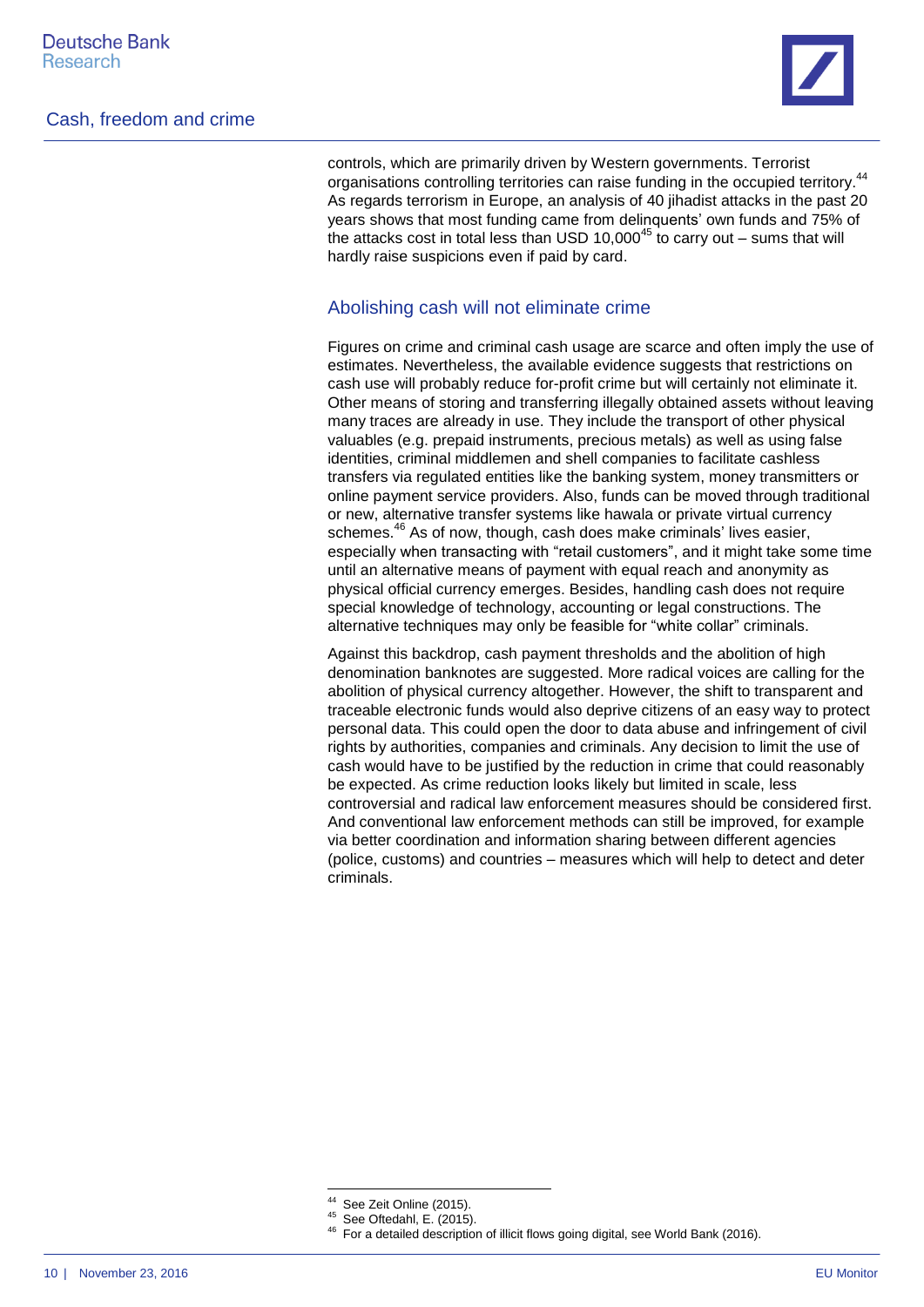

#### "Cashless" Sweden: Fewer bank robberies, more card fraud 16

In Sweden, cash in circulation as well as the share of cash payments has been in steady decline for several years. At the same time, the use of cashless payment instruments has risen.

Sweden:





Sources: Sveriges Riksbank, Statistics Sweden, Deutsche Bank Research

Sources: Sveriges Riksbank, Statistics Sweden, Deutsche Bank Research

Rather surprisingly, though, the number of reported money laundering offences increased over the past years. This could signal that money laundering is not directly related to or even dependent on the usage and availability of physical currency. However, the reported cases may not fully reflect the actual picture. First, the value of the offences is not captured in these figures. Second, with authorities giving more attention to money laundering, banks might have become ever more careful in screening transactions and reporting suspicious payments. And finally, the extent of money laundering could be underestimated anyway, as almost only banks and payment service providers file suspicious transactions, whereas there are hardly any reports from lawyers or dealers in art or other precious goods.

![](_page_10_Figure_10.jpeg)

![](_page_10_Figure_11.jpeg)

#### Sweden: Less  $cash - more money launched.$

![](_page_10_Figure_13.jpeg)

\*In mid-2014, the legal provisions regarding money laundering were changed.

Sources: Brå/Swedish Ministry of Justice, Deutsche Bank Research

The number of electronic payments has grown over the past years by over 7% on average, with card payments expanding more strongly than direct debits or paperless credit transfers. Fraudulent card payments grew even faster than the total number of card transactions. Since 2013, the number of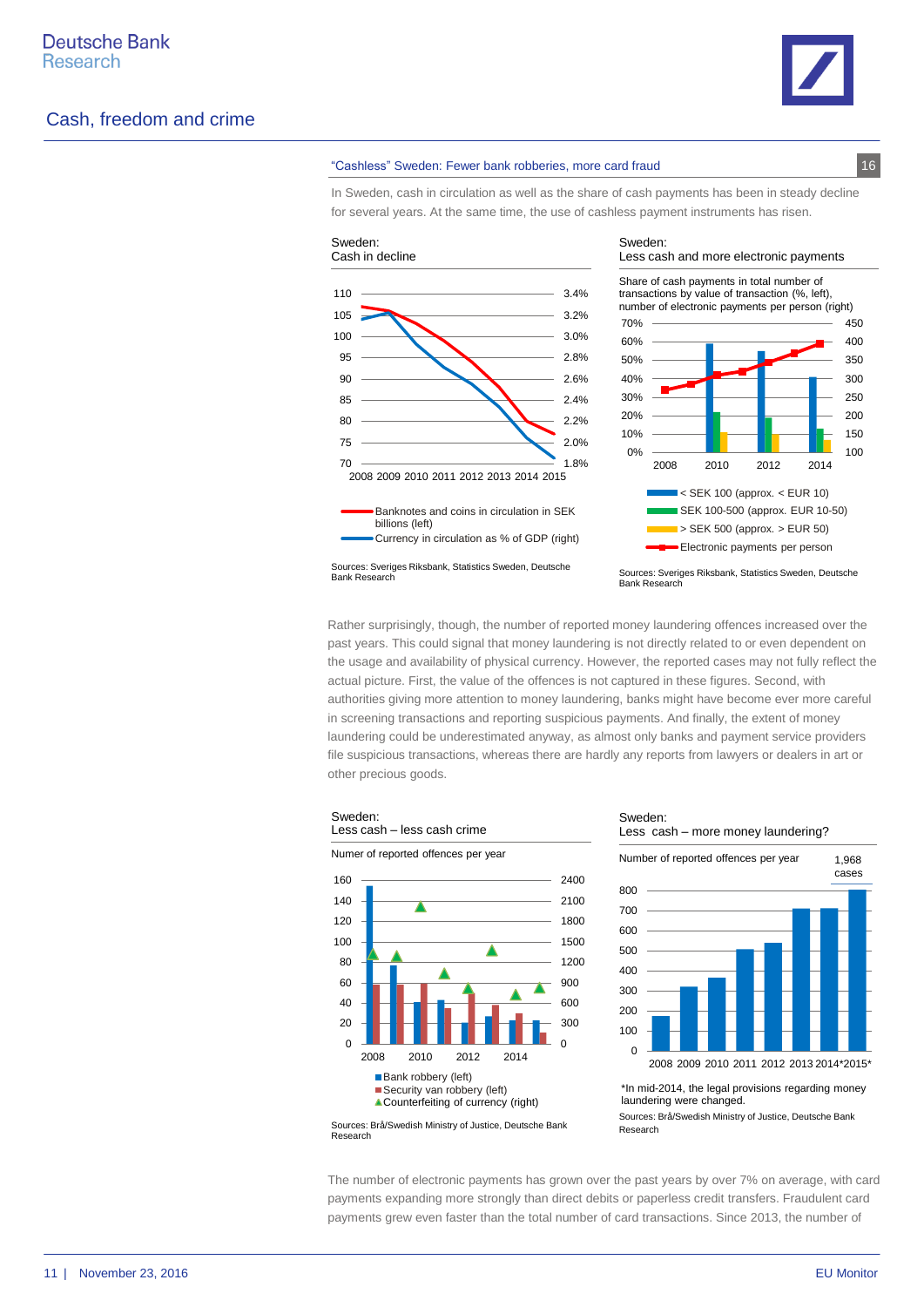![](_page_11_Picture_1.jpeg)

![](_page_11_Picture_2.jpeg)

fraudulent transactions based on stolen card details has surged. This coincided with a pronounced decline in cash payments between 2012 and 2014.

![](_page_11_Figure_4.jpeg)

60,000

Sweden:

![](_page_11_Figure_6.jpeg)

Number of reported fraudulent transactions

Online card fraud on the rise

Fraudulent payments with stolen debit/credit card data

Fraud with card payments at point of sale

Sources: Brå/Swedish Ministry of Justice, Deutsche Bank Research

# Cash versus cashless payments

#### Payment choice: it's all about convenience, with safety taken for granted

Several factors influence a payer when choosing whether to pay cash or cashless. For retail users, payment habits and convenience – including reach – seem to be decisive.<sup>47</sup> Characteristics such as age or income influence payment habits. Also, the preferences for cash payments differ across Europe, which is reflected on the merchants' side. The (still) broad acceptance of cash is certainly an important aspect of convenience, as is the transparency it offers in terms of personal cash management. Convenience, though, is also the strong driver behind card payments which have grown tremendously in volume and value and have reduced cash usage at the point-of-sale over the past decades. A card removes the liquidity restriction posed by cash in a purse. This is a strong case for merchants to provide the infrastructure to accept card payments. The infrastructure needed, though, is a drawback for card payments: private persons cannot receive them because they lack this infrastructure. Thus, P2P<sup>48</sup> (proximity) payments are overwhelmingly cash payments. New providers and industry initiatives are targeting P2P payments with mobile instant payment solutions.<sup>49</sup> Overall, across countries, albeit at different pace, cash payments are increasingly being replaced by cashless alternatives in a market-driven

<sup>49</sup> For payment use cases and cash, see Mai, H. (2015).

![](_page_11_Figure_18.jpeg)

<sup>■</sup>ATM fraud

Sources: Sveriges Riksbank, Brå/Swedish Ministry of Justice, Deutsche Bank Research \* Number of electronic payments estimated

 $47$  Cash also functions as a critical means of financial inclusion. A majority (76%), but not all EU citizens own a current account (Special Eurobarometer 446, July 2016).

<sup>48</sup> Person-to-person.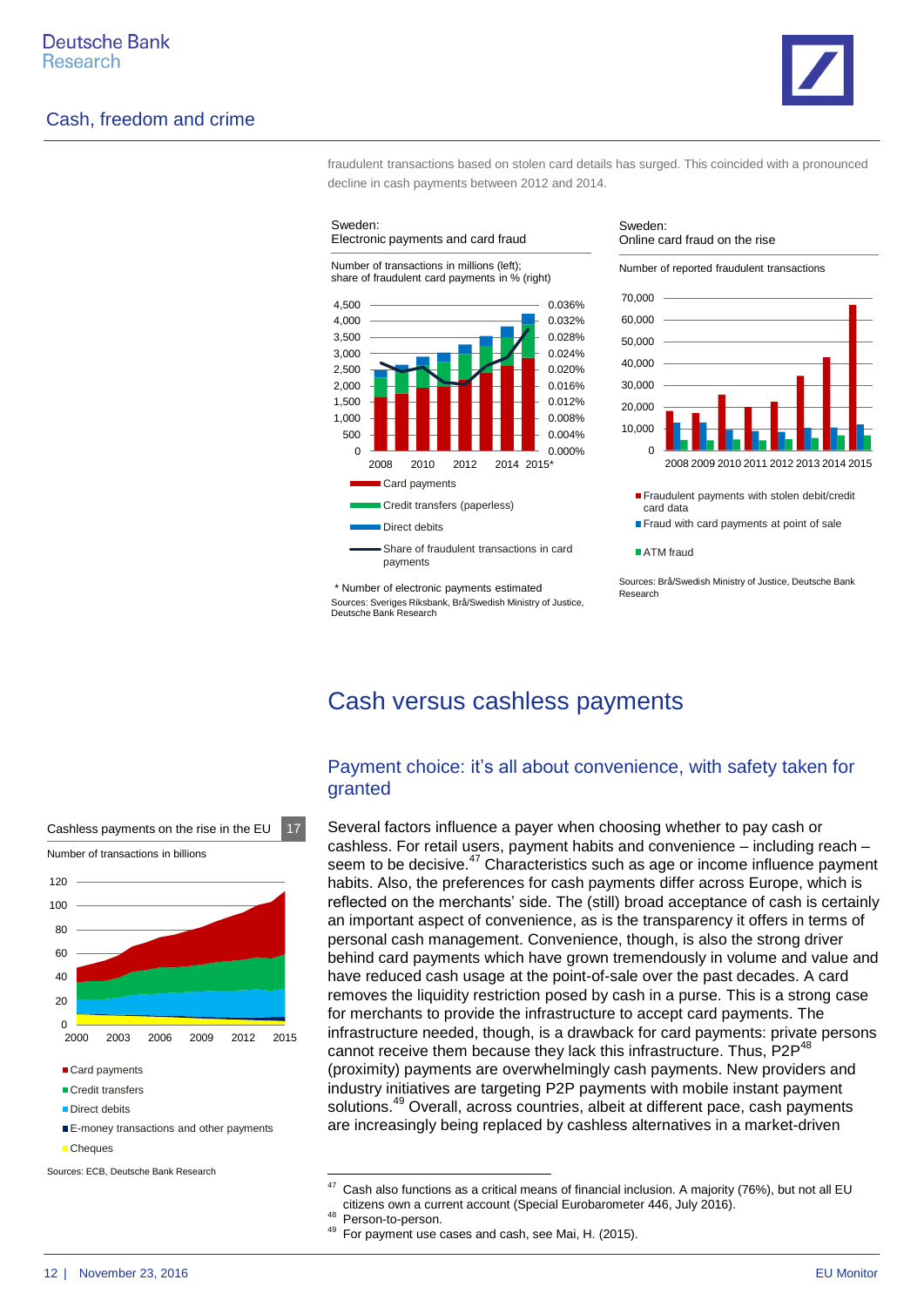![](_page_12_Picture_2.jpeg)

process. Providers offer electronic payment instruments – from card and mobile payments to bitcoins – and users make their choices.

Users' focus on convenience certainly relies on the high level of public trust in the integrity and smooth functioning of cashless payment instruments. Consumers typically pay less attention to safety, speed or cost than to convenience when choosing payment instruments.<sup>50</sup> Indeed, the setup of the traditional electronic payments landscape allows consumers to pay little heed to security or cost when choosing between cash and cashless payments. The technical security standards of existing electronic bank and card payment systems as well as tight customer protection rules protect consumers to a large extent from losses due to fraud or poor execution. Also, retail clients are usually not charged on a transaction basis for cash or (domestic) card payments.

Payment costs do matter, though, for merchants and banks which have to bear the transaction costs. Depending on competition, market practice and regulation, merchants and payment service providers may or may not be in a position to charge consumers for certain payment instruments or cash services. For larger companies, cost and integrity of payments are a concern. They have largely reduced or eliminated cash in favour of electronic payments in order to strengthen internal controls and to manage their funds more efficiently.

Which are more secure: Cash or cashless payments?

![](_page_12_Figure_6.jpeg)

- Share of counterfeit banknotes in total number of banknotes
- Share of fraudulent card payments in total number of card payments

Annotation: Most recent available figure for card payment fraud is for 2013. Card fraud refers to fraud at POS, ATM and to card-not-present transactions.

Sources: ECB, Deutsche Bank Research

![](_page_12_Figure_11.jpeg)

Sources: ECB, Deutsche Bank Research

#### Even if security is taken for granted by retail users as long as there are no major issues, the security of funds and the correct execution of payments is a key element when evaluating cash and different electronic payment instruments. As any payment requires available funds, the security of accounts and cash savings is closely related to transaction integrity. Security breaches can be fraud or theft, or both like in the case of stolen payment details. Fraud does occur but its level is very low in relation to the huge number and value of transactions.

Both of the dominant consumer payment instruments in the euro area – card and cash transactions – show low levels of fraud but physical currency looks more fraud-resistant than card payments when assessing transaction integrity only. In 2013, there was one counterfeit banknote in about 24,600 but one fraudulent transaction in 5,300 card payments. Also, the absolute number of fraudulent card payments is a multiple of the number of counterfeit banknotes. Accordingly, the value of counterfeit cash is smaller than the value of unauthorized card transactions. This is plausible given that card payments tend to be higher in value than cash payments. While the face value of counterfeit euro banknotes detected in 2013 was EUR 32 million, the damage caused by card fraud in the euro area amounted to EUR 430 million. Even though the two parameters are not fully comparable, cash overall looks safer than cards.

One reason for the comparatively higher volume of fraud with card payments may be that these are frequently used in the online world where a consumer might not be able to control for fraudulent behaviour to the same extent as in a face-to-face situation. Card fraud at POS is lower than in online situations, probably thanks to EMV technology<sup>51</sup> on physical cards. As regards cash, central banks put great emphasis on the quality and security of banknotes and modernize security features on an ongoing basis.

The risk of theft for cash is difficult to assess due to a lack of specific data. Crime statistics for Germany suggest that the damage through counterfeit

 $\frac{50}{51}$  Ibid.

<sup>51</sup> EMV technology enhances card payment security by using a chip instead of a magnetic stripe for data storage on the card. The term "EMV" refers to Europay, Mastercard and Visa who initiated this technical standard.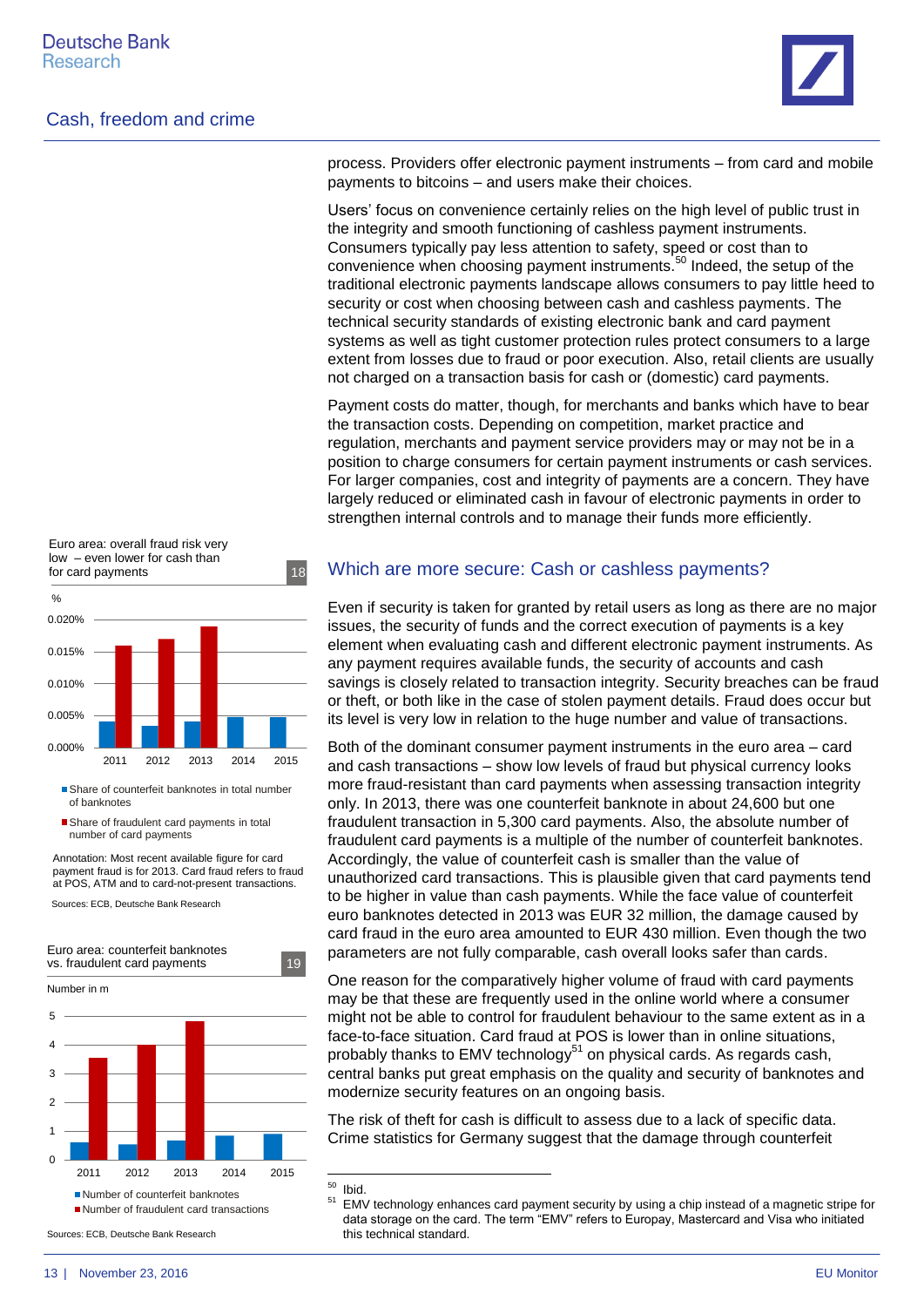![](_page_13_Picture_1.jpeg)

![](_page_13_Figure_3.jpeg)

Share of counterfeit banknotes in total value of banknotes

Share of fraudulent card payments in value of all card payments

Annotation: Most recent available figure for card payment fraud is for 2013. Card fraud refers to fraud at POS, ATM and to card-not-present transactions.

Sources: ECB, Deutsche Bank Research

banknotes (EUR 4.4 million in 2015) may be dwarfed by the damage through theft of cash. In 2015, 168,142 cases of pick-pocketing were reported. Given that Germans carry an average of EUR 103 in cash in their pockets, this adds up to a likely damage of over EUR 17 million.<sup>52</sup> Besides, the damage of EUR 441 million resulting from burglary of private residences will also include a share of cash.<sup>53</sup> This rough estimate compares to a damage through card fraud of about EUR 53 million in Germany, according to ECB figures. German police report EUR 62.9 million in fraud conducted with stolen cashless payment means (mostly cards).

However, fraud data for electronic payment instruments other than cards would need to be considered, too, but are not readily available. Also, there is only occasional information in press articles on the damage caused by cyber-theft from accounts maintained at payment service providers. Regulators, for one, are taking the risk of cyber fraud seriously and are developing mitigating measures.<sup>54</sup>

Finally, given that electronic payments and accounts are more dependent on a functioning IT infrastructure than physical cash, the latter can act as a contingency means of payment, i.e. as a backup system in extreme situations like an energy outage or a state of emergency.

To conclude, payments in the regulated sphere carry a very low risk of fraud or theft. Further data is needed though to get the full picture including all payment instruments and related accounts, vaults and similar. Whether it is safer to pay cash or cashless will ultimately depend on the risk of physical theft, fraud and cyber-crime in any given situation or place as well as on the user's ability and attention paid to secure his payment means. In the end, criminal activity is preferably conducted where the value is. In Sweden, the switch from cash to cashless payments is mirrored by a switch from counterfeiting and bank robberies to electronic payment fraud.

#### Cost of cash versus non-cash payments

Despite numerous studies in the field of payment system costs, there is no clear picture on the cost of payments to the economy as a whole. The research usually includes estimates of the costs borne by payers, merchants, banks, central banks, service providers (network providers, cash-in-transit companies, etc.) for different payment instruments. However, results differ widely depending on the country, theoretical approach, data availability, assumptions like average transaction size, etc. Krüger and Seitz provide a useful overview of the studies and their estimates of cost per payment instrument.<sup>55</sup> In a study based on 13 EU countries, cash accounted for half of the social and private cost of retail payments. Also due to high usage, though, cash incurred the lowest cost per transaction in most countries, followed by debit card transactions.<sup>56</sup> Given that both cash handling and electronic payments need dedicated infrastructures and are affected by economies of scale, it comes as no surprise that the level of cash usage impacts the unit cost of cash as well as of (substituting) electronic payment instruments.

 $52$  See Deutsche Bundesbank (2015b).

 $^{53}$  See Bundeskriminalamt (2016).

 $^{54}$  See Bank for International Settlements (2016).

 $55$  See Krüger, M., Seitz, F. (2014).

See Schmiedel, H., Kostova, G., Ruttenberg, W. (2012).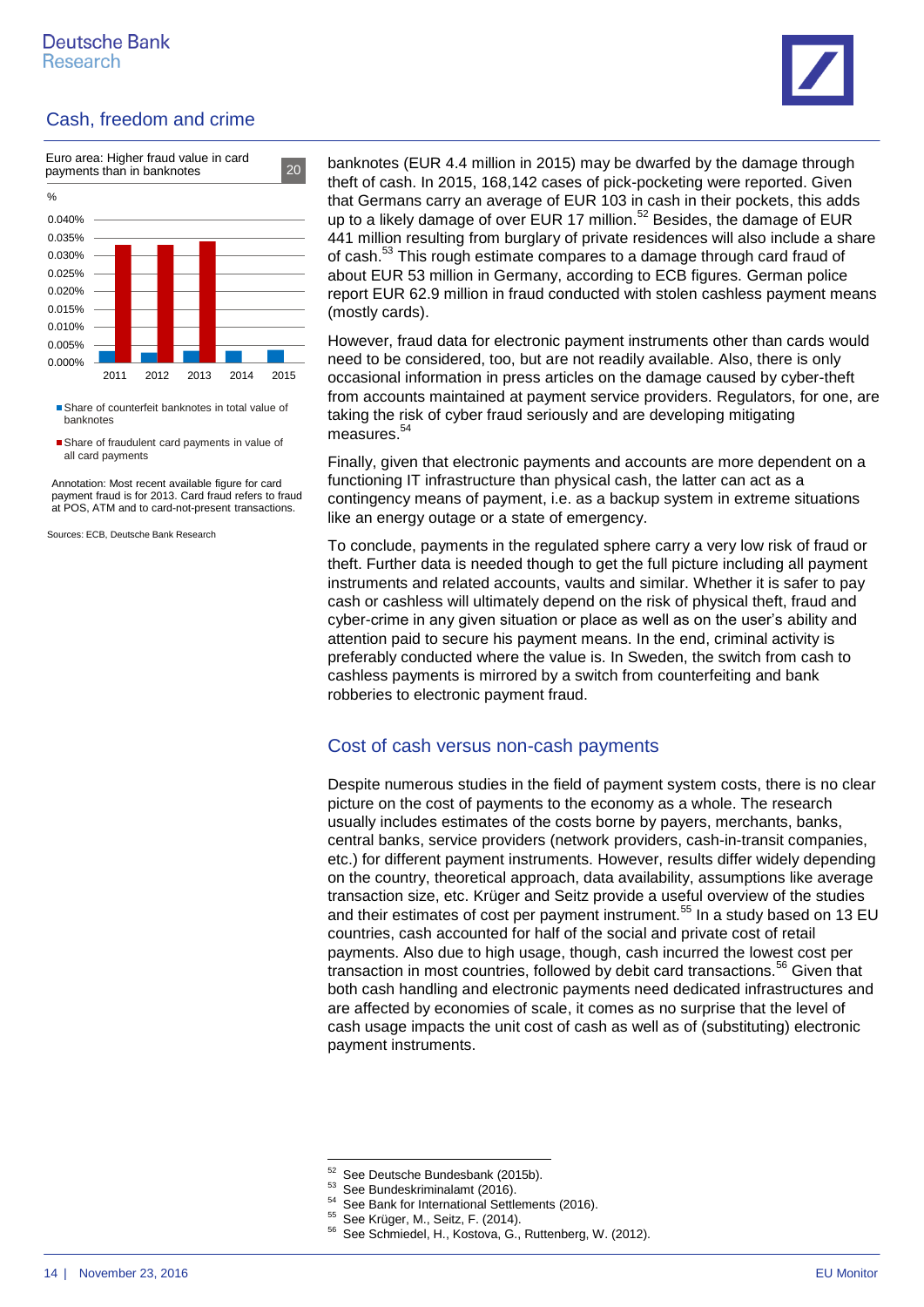![](_page_14_Picture_2.jpeg)

#### Payment data – benefits and concerns

Cash leaves hardly any traces, but cashless funds and payments do. While the information accompanying electronic transactions traditionally only used to facilitate the payment execution, it is now a valuable by-product. Modern data analytics allow the extraction and collection of information specific to an identifiable user, which will enable the data processor to approach the consumer with product and service offerings tailored to his (perceived) needs. Companies are interested in this data in order to make their advertising more relevant and thus to raise their sales. Data has become an economic good for which the (unwitting) "producer" is usually not remunerated. However, offerings which serve his needs and suit his preferences better than before can be regarded as a non-monetary benefit.<sup>57</sup> Personal data extracted from payments can be enriched with information from other sources, e.g. from data-generating applications like market places or social media.

However, citizens have a right to preserve their personal privacy. In today's digital world, personal data often allows those who can access and analyse the data deep insights into an individual's life. Banks have long been subject to particularly strict data protection rules, including their payments business. Especially in early stages of development, online-based payment systems and providers are not always subject to the same rules and scrutiny, depending on their home jurisdiction. The most robust data protection is provided by cash, as no data is generated at all.

## Cash and civil liberties

The significance of physical currency runs deeper than the economic aspects discussed above. It touches upon the relation between citizens and the state. The voices calling for a limitation or abolition of cash usage argue that tighter and more comprehensive state control over individuals' financial flows and funds will fight crime effectively. However, the shift to transparent and traceable electronic funds with no easily available option left to pay anonymously can open the door to data abuse and infringement of civil rights. Moreover, this approach carries a flavour of incriminating citizens without fact-based suspicion which will hardly strengthen trust in public institutions.

In fact, comprehensive data on an individual citizen can facilitate surveillance for political reasons. Even in Western democracies which are governed by the rule of law, citizens are well advised to be vigilant that state authorities do not abuse their powers. This not only refers to obvious executive powers like the police's use of force. Knowledge of the private and financial situation of individual citizens gives public authorities additional power over them. Even with stringent data protection rules in place, the unlawful abuse of such information asymmetry cannot be ruled out with certainty. Comprehensive data on individuals might tempt abuse for personal, commercial or political ends, be it by a single civil servant acting unlawfully or by domestic or foreign intelligence services. The willingness of citizens to be transparent towards authorities depends crucially on their trust in public authorities functioning well and not overstepping their mandate.

Anonymous cash can facilitate tax evasion, especially by those who cannot afford to shift their funds into non-registered valuables or complex legal structures. However, cash is clearly not the reason for tax compliance or evasion. Deterrence by audits and sanctions strengthens tax compliance but amazingly, it does not explain the high amount of taxes actually paid. Indeed, it

 $57$  See Jentzsch, N. (2014).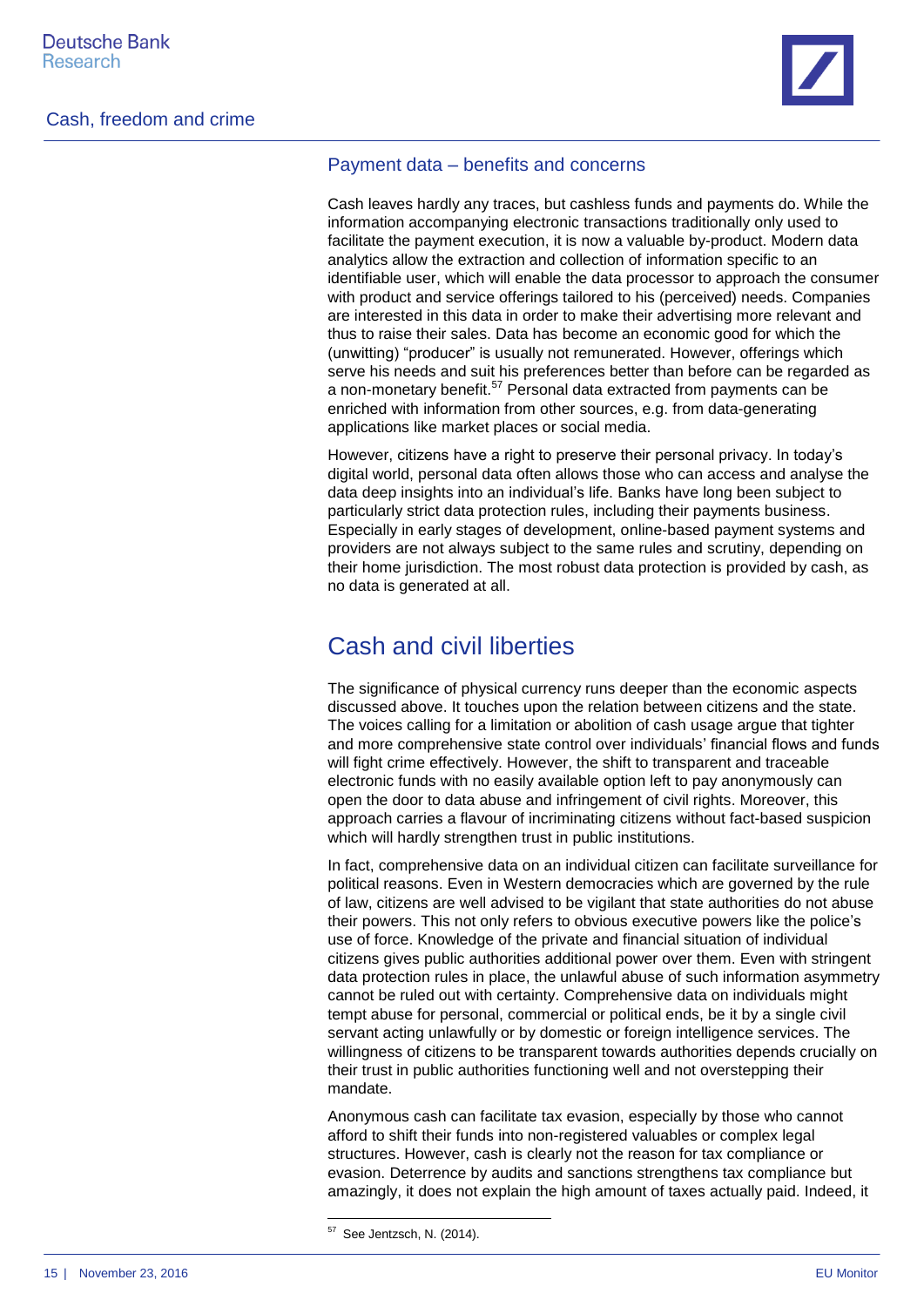![](_page_15_Picture_2.jpeg)

![](_page_15_Figure_3.jpeg)

Sources: ECB, Deutsche Bank Research

is citizens' willingness to pay taxes that is crucial for tax compliance and this tax morale has been found to correlate with the relation between citizens and government: a higher degree of (direct) political influence strengthens tax morale and induces tax authorities to treat taxpayers with respect rather than as suspects.<sup>58</sup> Also, tax morale is stronger if citizens perceive a reasonable relation between taxation and public services.<sup>59</sup> General trust in the quality of public institutions is a key factor for tax compliance.

An abolition or strict limitation of cash usage carries the risk of seriously eroding trust in state authorities. Depriving citizens of a simple tool to escape state control in cases where authorities are regarded as acting illegitimately can easily prove to be counterproductive. Feeling captive to public authorities – as opposed to being a citizen – would loosen the bond between people and government. In spite of this psychological effect, it is objectively unclear if and how much citizens can control government power by choosing physical cash instead of electronic funds.

Given the – real or perceived – importance of cash for civil liberties, a limitation or abolition of cash usage would need to be justified by tangible public benefits. Only then may trust between citizens and authorities remain intact. Significant crime reduction is not a convincing argument, though, as cash is neither the motivation for crime nor the only way to transfer illicit funds. On a less political note, the choice between cash and money in electronic accounts should be left to users, who happen to be citizens, taxpayers, consumers and producers at the same time. So far, fortunately, trust in public institutions and financial infrastructure in Europe seems to be strong, as users have shown a growing preference for electronic funds and payments.

Heike Mai (+49 69 910-31444, heike.mai@db.com)

See Feld, L., Frey, B. (2000).

<sup>59</sup> See Feld, L., Frey, B. (2007).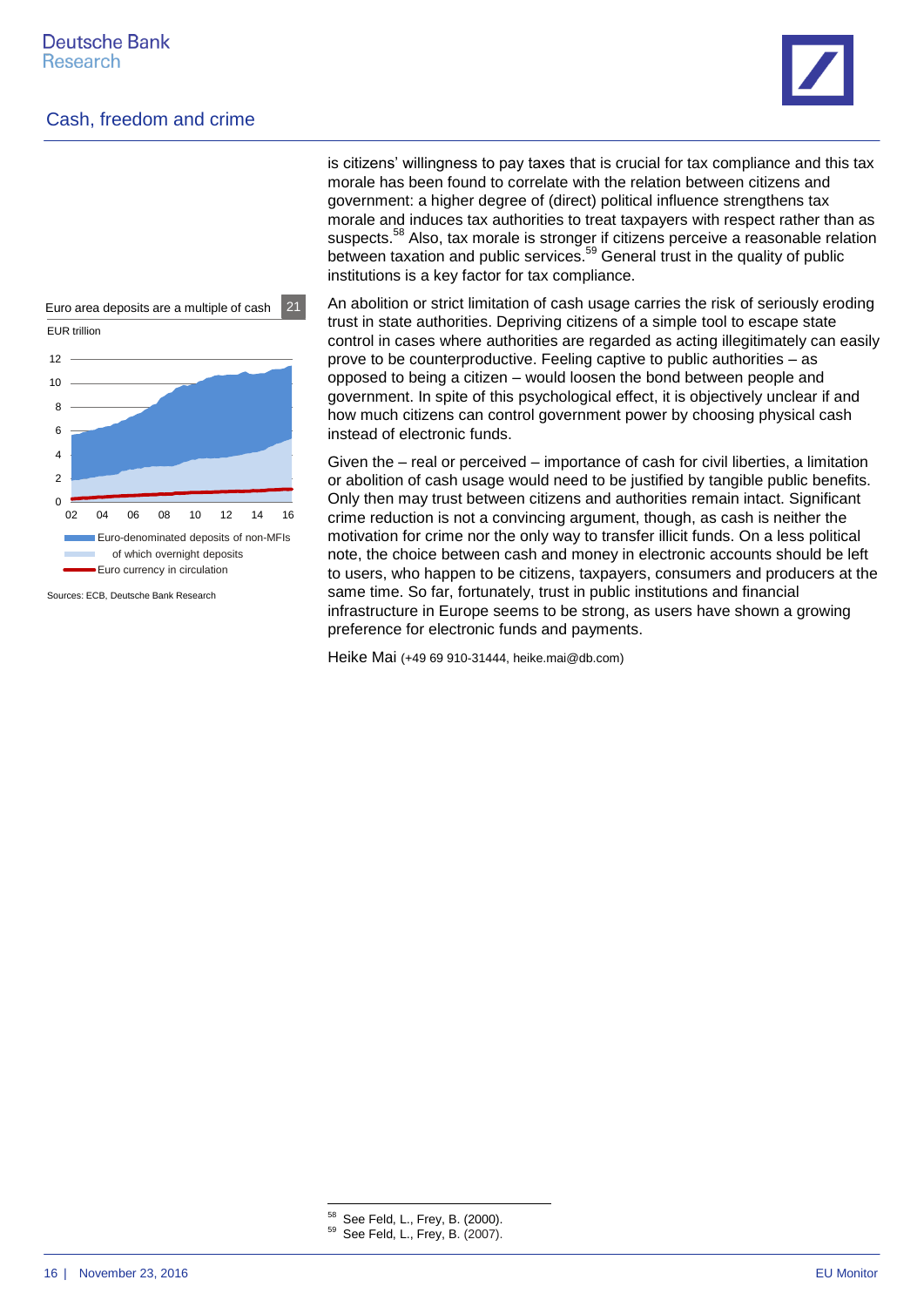![](_page_16_Picture_2.jpeg)

### **Bibliography**

- Agarwal, R., Kimball, M. (2015). Breaking through the Zero Lower Bound. IMF Working Paper.
- Bagnall, J., Bounie, D., Huynh, K. P., Kosse, A., Schmidt, T., Schuh, S. D., Stix, H. (2014). Consumer Cash Usage: A Cross- Country Comparison with Payment Diary Survey Data. Deutsche Bundesbank Discussion Paper No. 13/2014.

Bank for International Settlements (2016). Central banks are reviewing wholesale payment security. Press release, September 16.

Bartzsch, N., Rösl, G., Seitz, F. (2011). Der Auslandsumlauf deutscher Eurobanknoten: Schätzung mit direkten Ansätzen. Deutsche Bundesbank Diskussionspapier 20/2011.

Brå (Swedish National Council for Crime Prevention). Statistics and comments.

- Bundeskriminalamt (2016). Polizeiliche Kriminalstatistik 2015.
- Cochrane, J. H. The Grumpy Economist. Internet Blog. (http://johnhcochrane.blogspot.de/2014/12/get-rid-of-currency.html).
- Bech, M., Malkhozov, A. (2016). How have central banks implemented negative interest rates? BIS Quarterly Review.
- Benes, J., Kumhof, M. (2012). The Chicago Plan Revisited. IMF Working Paper.
- Bruni, F, Llevellyn, D. (editors) (2009). The failure of Northern Rock: a multidimensional case study. SUERF.
- Buiter, W. (2009). Negative Nominal Interest Rates: Three ways to overcome the zero lower bound.
- Deutsche Bundesbank (2010). Where does the cash in your wallet come from?
- Deutsche Bundesbank (2015a). Euro coins held for transaction purposes in Germany. Monthly Report.
- Deutsche Bundesbank (2015b). Payment behaviour in Germany in 2014. Third study of the utilization of cash and cashless payment instruments.
- European Central Bank, Statistical Data Warehouse.
- European Central Bank (2016). ECB ends the production and issuance of EUR 500 banknote, Press Release, May 4.
- European Central Bank (2015). The international role of the euro.
- European Central Bank (2011a). The use of euro banknotes results of two surveys among households and firms. Monthly Bulletin, April 2011.
- European Central Bank (2011b). The monetary policy of the ECB.
- European Central Bank (2010). The international role of the euro.
- European Central Bank (2009). The international role of the euro.
- European Commission. Euro banknotes and Euro coins, [http://ec.europa.eu/economy\\_finance/euro/cash/index\\_en.htm.](http://ec.europa.eu/economy_finance/euro/cash/index_en.htm)
- European Commission (2010). Commission recommendation of 22 March 2010 on the scope and effects of legal tender of euro banknotes and coins (2010/191/EU).

European Consumer Center France,

http://www.europe-consommateurs.eu/en/consumer-topics/financialservices/banking/means-of-payment/cash-payment-limitations/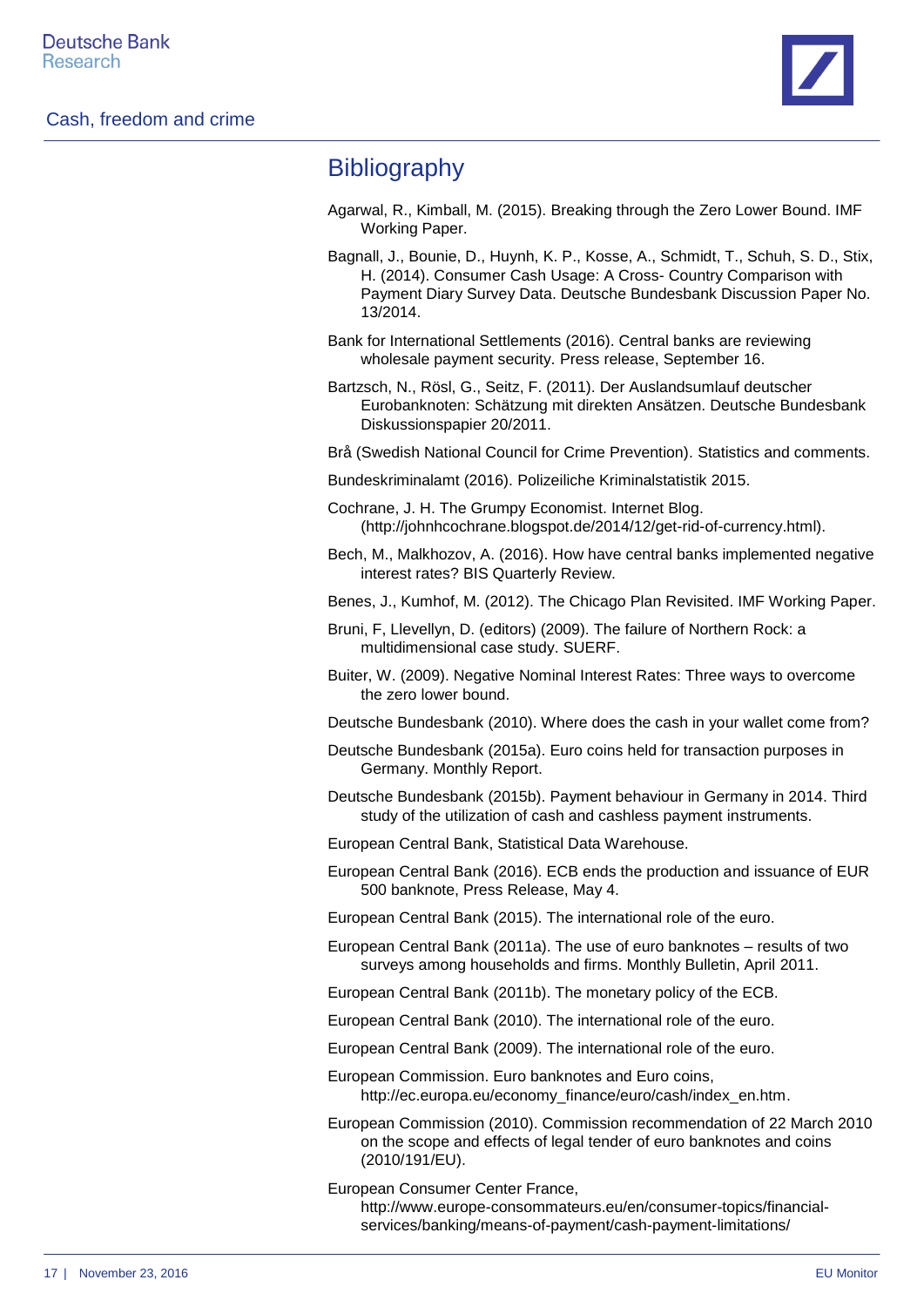![](_page_17_Picture_2.jpeg)

| European Union (2012). Protocol on the statute of the European System of<br>Central Banks and the European Central Bank, Official Journal of the<br>European Union, 26 October 2012. |
|--------------------------------------------------------------------------------------------------------------------------------------------------------------------------------------|
| Europol Financial Intelligence Group (2015). Why is cash still king? A strategic<br>report on the use of cash by criminal groups as a facilitator for money<br>laundering.           |
| Feld, L., Frey, B. (2000). Trust breeds trust: how taxpayers are treated. CESifo<br>Working Paper No. 322.                                                                           |
| Feld, L., Frey, B. (2007). Tax Compliance as the Result of a Psychological Tax<br>Contract: The Role of Incentives and Responsive Regulation. Law & Policy,<br>Vol. 29, No. 1.       |
| Financial Action Task Force (2015). Money Laundering through the Physical<br>Transportation of Cash.                                                                                 |
| Financial Action Task Force (2016). Terrorist Finance. Retrieved July 2016 at<br>http://www.fatf-<br>gafi.org/publications/fatfgeneral/documents/terroristfinancing.html             |
| Finanspolisens årsrapport 2014.                                                                                                                                                      |
| Fischer, B., Köhler, P., Seitz, F. (2004). The demand for euro area currencies:<br>past, present and future. ECB Working Paper Series, No. 330.                                      |
| Frankfurter Allgemeine Zeitung (2016). Geld im Tresor statt bei der EZB.<br>March 3, 2016.                                                                                           |
| Haldane, A. (2015). How low can you go? Speech given by chief economist of<br>the Bank of England at the Portadown Chamber of Commerce.                                              |
| Jentzsch, N. (2014). Monetizing Privacy: The Value Of Personal Data. DIW<br>Wochenbericht No. 34.                                                                                    |
| Krüger, M., Seitz, F. (2014). Cost and Benefits of Cash and Cashless Payment<br>Instruments.                                                                                         |
| Mai, H. (2015). Instant Revolution of Payments? Deutsche Bank Research<br>Current Issues.                                                                                            |
| McLeay, M., Radia, A., Thomas, R. (2014). Money creation in the modern<br>economy. Bank of England Quarterly Bulletin.                                                               |
| Niepelt, Dirk (2014). Bringt ein Vollgeldsystem Finanzstabilität? Internetforum<br>Ökonomenstimme ETH Zürich.                                                                        |
| OECD (2009). Magnitude of Counterfeiting and Piracy of Tangible Products. An<br>Update.                                                                                              |
| Oftedahl, E. (2015). The financing of jihadi terrorist cells in Europe. Norwegian<br>Defence Research Establishment (FFI).                                                           |
| Rogoff, K. (2014). Costs and benefits to phasing out paper currency.                                                                                                                 |
| Schmiedel, H., Kostova, G., Ruttenberg, W. (2012). The social and private costs<br>of retail payment instruments. ECB Occasional Paper Series.                                       |
| Schneider, F. (2015). The Financial Flows of Transnational Crime and Tax<br>Fraud: How Much Cash is Used and What Do We (Not) Know?<br>Presentation, Linz.                           |
| Schneider, F. (2016). Die Bargeld-Bremse sorgt für Streit. faz.net, February 6,<br>2016.                                                                                             |
| Schneider, F., Boockmann, B. (2016). Die Größe der Schattenwirtschaft -<br>Methodik und Berechnungen für das Jahr 2016.                                                              |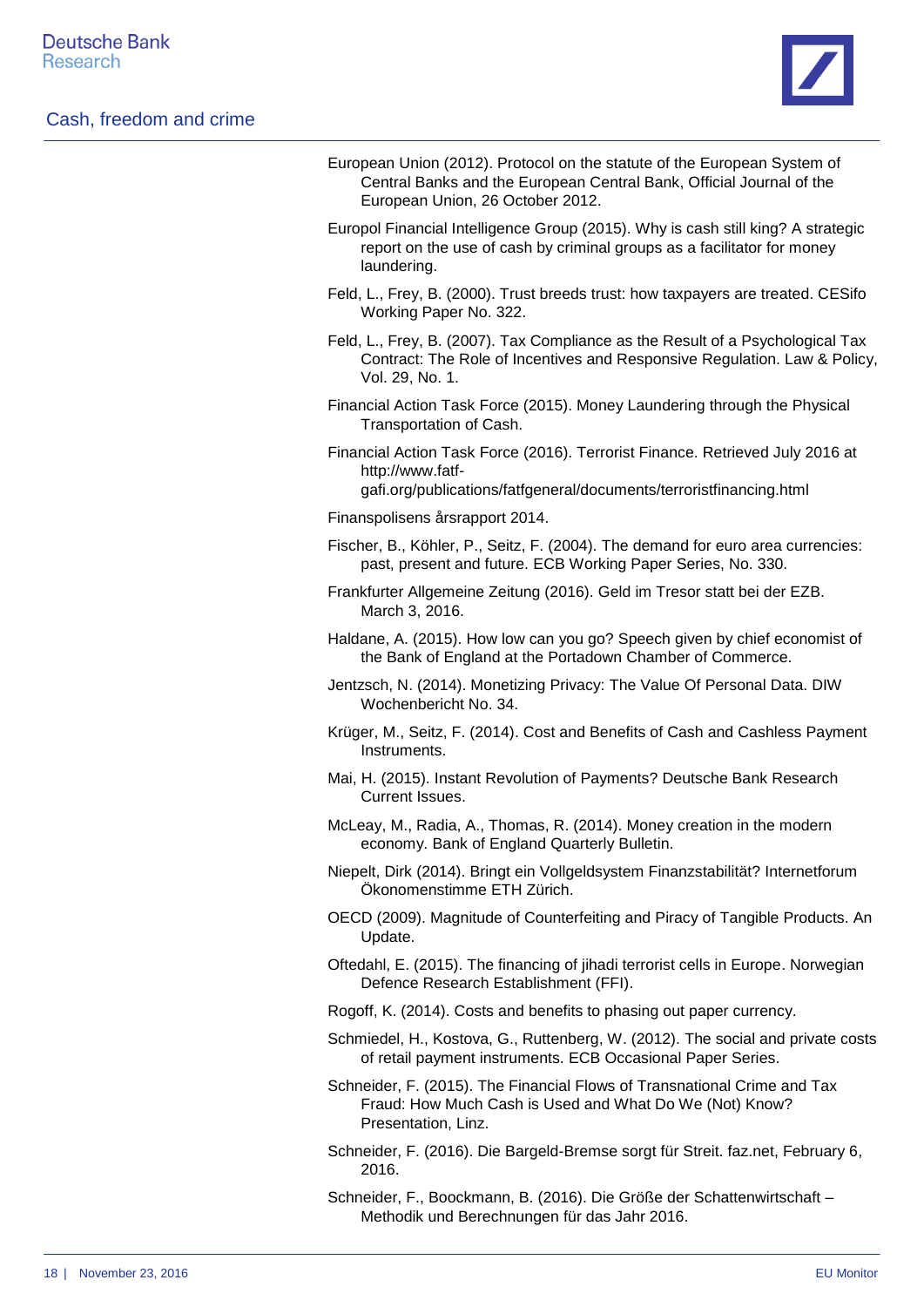![](_page_18_Picture_2.jpeg)

- Seitz, F (1995). Der DM-Umlauf im Ausland. Deutsche Bundesbank Diskussionspapier 1/95.
- Spiegel Online (2016). Versicherung bunkert große Summe Bargeld im Tresor. March 16, 2016.
- The International Consortium of Investigative Journalists (2016). Panama Papers at https://panamapapers.icij.org/graphs/.
- United Nations Office on Drugs and Crime (2005). World Drug Report 2005.
- United Nations Office on Drugs and Crime (2011). Estimating illicit financial flows resulting from drug trafficking and other transnational organized crimes. Research Report.
- World Bank (2016). Do Digital Technologies facilitate Illicit Financial Flows? World development report 2016.
- Wright, R. et al (2014). Less cash less crime: evidence from the Electronic Benefit Transfer Program. NBER Working Paper.
- Zeit Online (2015). Terrorismus-Finanzierung. Angst zu verbreiten ist erschreckend günstig. November 18, 2015.